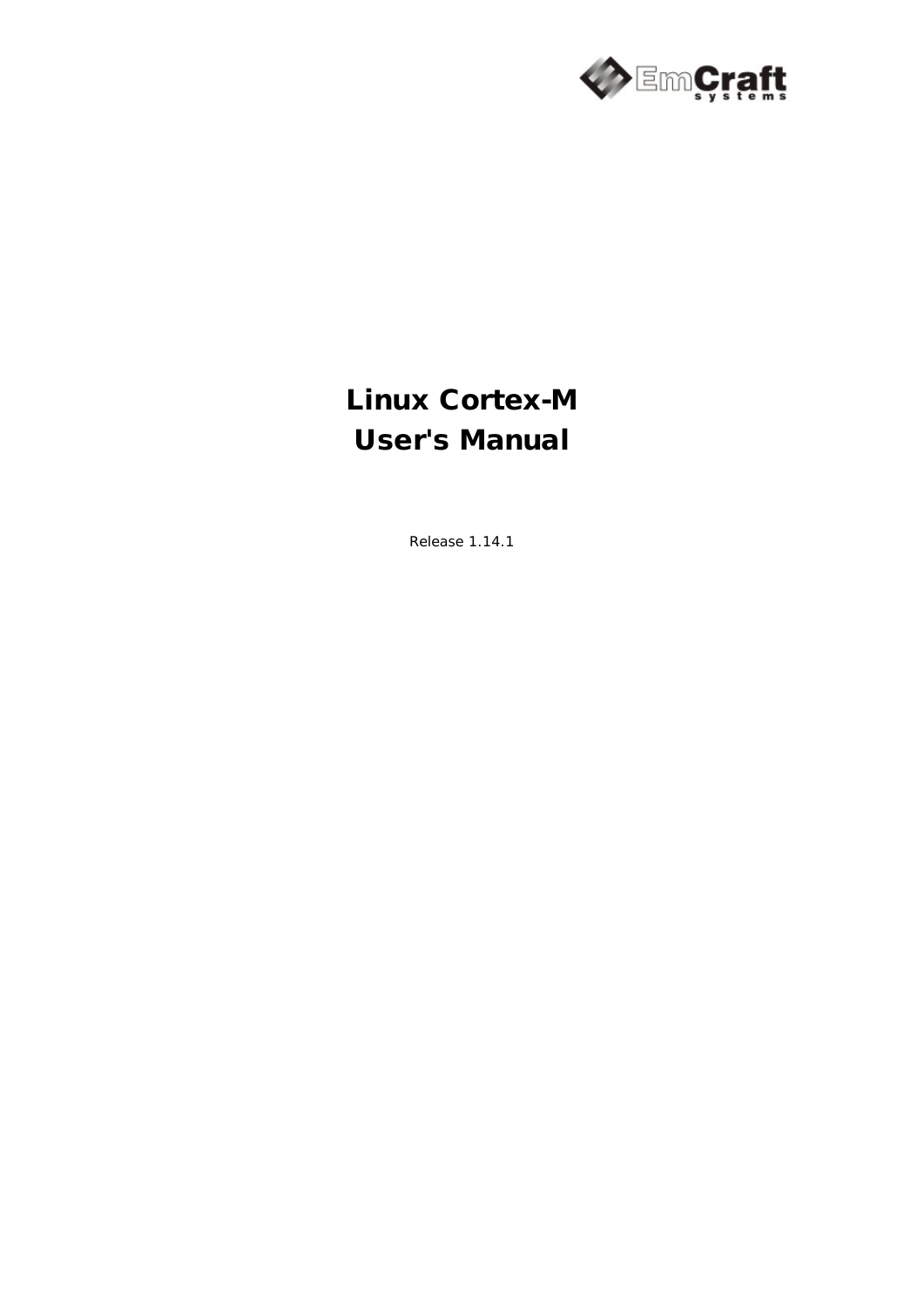# **Table of Contents**

| 1.             |                                                                                                  |  |
|----------------|--------------------------------------------------------------------------------------------------|--|
| 2.             |                                                                                                  |  |
| 3.             |                                                                                                  |  |
|                | 3.1.<br>3.2 <sub>1</sub>                                                                         |  |
| $\mathbf{A}$   |                                                                                                  |  |
|                | 4.1.<br>$4.1.1$ .<br>4.1.2.<br>4.1.3.<br>4.1.4.<br>4.1.5.<br>4.2.1.<br>4.2.2.<br>4.2.3.<br>4.2.4 |  |
| 5 <sub>1</sub> |                                                                                                  |  |
|                | 5.1.<br>5.2.<br>5.3.<br>5.3.1.<br>5.3.2.<br>5.3.3.<br>5.3.4.<br>5.3.5.                           |  |
| 6.             |                                                                                                  |  |
|                | 6.1.<br>6.2.<br>6.3.<br>6.4.<br>6.5.<br>6.6.<br>6.7.                                             |  |
| 7.             |                                                                                                  |  |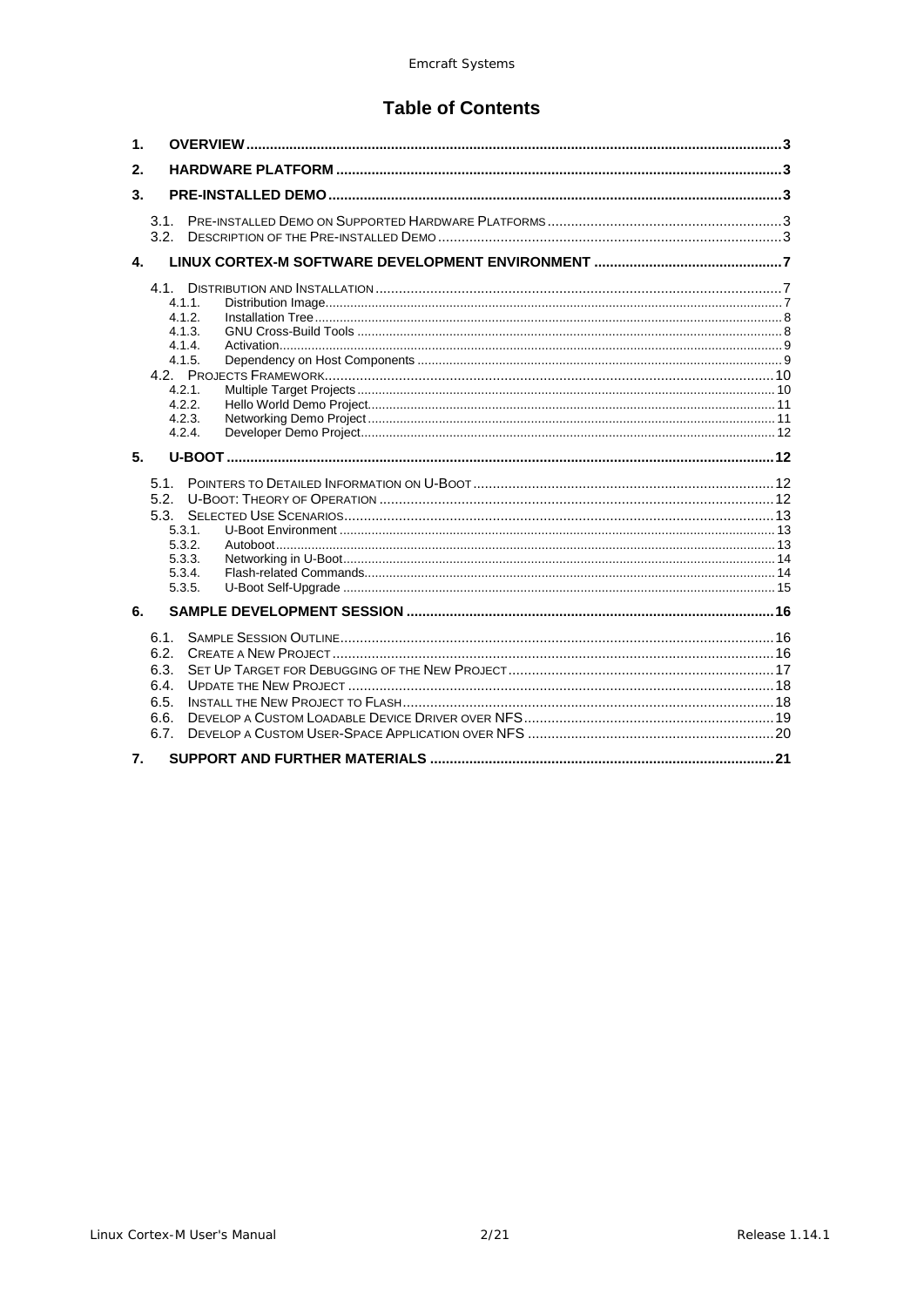## <span id="page-2-0"></span>**1. Overview**

This document is a User's Manual for Linux Cortex-M covering the following products:

- Linux STM32, supporting the STmicroelectronics Cortex-M3 based STM32F2, Cortex-M4 based STM32F4, and Cortex-M7 based STM32F7 microcontrollers;
- Linux LPC, supporting the NXP Cortex-M3 based LPC178X, LPX18XX and LPC43XX microcontrollers;
- Linux Kinetis, supporting the Freescale Cortex-M4 based Kinetis K70 microcontrollers;
- Linux SmartFusion, supporting the Microsemi Cortex-M3 based SmartFusion and SmartFusion2 configurable System-On-Chip (cSOC) microcontrollers.

Linux Cortex-M provides a platform and software development environment for evaluation and development of Linux on the Cortex-M CPU core of the MCU devices listed above.

## <span id="page-2-1"></span>**2. Hardware Platform**

Depending on a specific product option, Linux Cortex-M comes as a software distribution image supporting the corresponding Cortex-M microcontroller family.

For each supported microcontroller family, Linux Cortex-M provides support for one or more reference hardware boards. Board support comes as a Board Support Package (BSP) specific to a particular hardware board.

Please refer to an appropriate Starter Kit Guide (or BSP Guide) for detailed information on how to install and configure Linux Cortex-M on a specific hardware board.

This User's Manual document proceeds to outline information that is common for all supported MCU architectures and hardware boards. The sample sessions provided below emphasize a concrete microcontroller, however the functionality illustrated by those sessions is available on all supported architectures.

## <span id="page-2-2"></span>**3. Pre-installed Demo**

## <span id="page-2-3"></span>**3.1. Pre-installed Demo on Supported Hardware Platforms**

Those hardware boards that are shipped by Emcraft as part of a corresponding Linux Cortex-M product option come with the U-Boot firmware installed into the internal Flash of the microcontroller device and a Linux image installed into the external Flash memory.

For those product options that provide support for a third-party hardware board, you will have to install U-Boot and Linux onto your board as explained in a corresponding Starter Kit Guide (or BSP Guide).

## <span id="page-2-4"></span>**3.2. Description of the Pre-installed Demo**

The installed Linux image provides a demonstration of the basic shell, networking and file system capabilities supported by Linux Cortex-M. The specific functionality available in that demo is described in detail below.

On a power-on or reset, U-Boot runs from the embedded Flash and uses the embedded SRAM of the microcontroller as a storage for volatile data.

Having completed the basic initialization, U-Boot configures the memory controller to allow accesses to the external RAM and Flash memory and then copies the Linux image from Flash to RAM and jumps to the Linux kernel entry point in RAM. It is possible to interrupt the U-Boot autoboot sequence by hitting a key before U-Boot starts relocating the Linux image to RAM and enter the command line interface of U-Boot, however assuming no operator intervention, U-Boot proceeds to boot Linux up as soon as possible: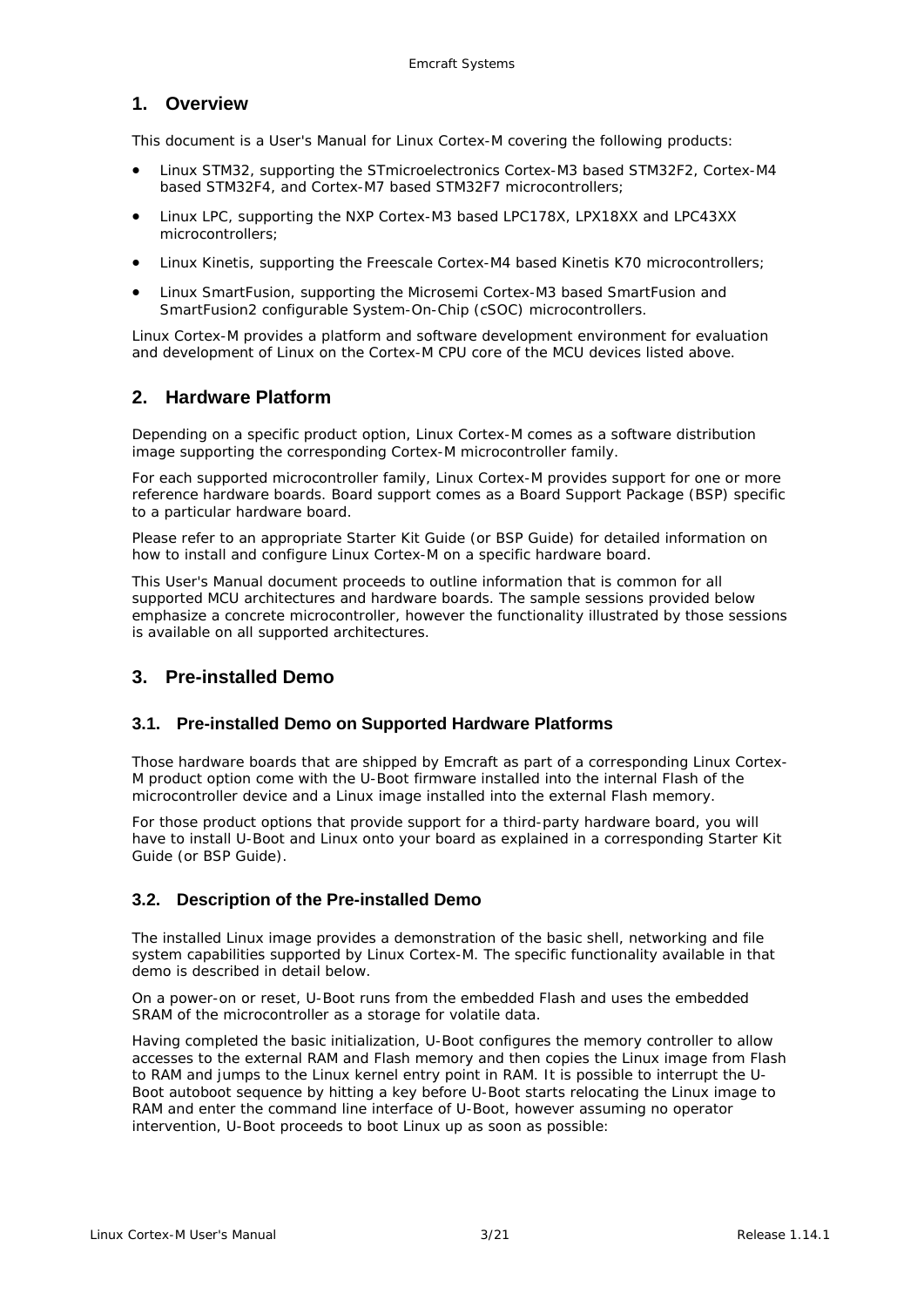```
U-Boot 2010.03-linux-cortexm-1.14.1 (Jun 29 2015 - 19:43:45)
CPU: SmartFusion FPGA (Cortex-M3 Hard IP)
Board: A2F-LNX-EVB Rev 2.A, www.emcraft.com
DRAM: 16 MB
Flash: 8 MB
In: serial
Out: serial
Err: serial<br>Net: Corel
      Core10/100
Hit any key to stop autoboot: 0
## Booting kernel from Legacy Image at 74020000 ...
    Image Name: Linux-2.6.33-arm1
    Image Type: ARM Linux Kernel Image (uncompressed)
   Data Size: 821816 Bytes = 802.6 kB
    Load Address: 70008000
    Entry Point: 70008001
    Verifying Checksum ... OK
    Loading Kernel Image ... OK
\capK
Starting kernel ...
Uncompressing Linux... done, booting the kernel.
�Linux version 2.6.33-arm1 (psl@ocean.emcraft.com) (gcc version 4.4.1 (Sourcery G++ 
Lite 2010q1-188) ) #1 Tue Jun 29 09 19:59:56 MSK 2015
CPU: ARMv7-M Processor [411fc231] revision 1 (ARMv7M)
CPU: NO data cache, NO instruction cache
Machine: Actel A2F
...
Freeing init memory: 292K
init started: BusyBox v1.17.0 (2015-06-29 19:58:44 MSK)
\sim #
```
The Linux kernel is configured to mount a root filesystem in the external RAM using the initramfs file system. initramfs is populated with required files and utilities at the kernel build time and then simply linked into the Linux image. initramfs doesn't have hard limits on its size and is able to grow using the otherwise unused RAM memory.

The Linux image installed on the board provides a demonstration of basic shell and network capabilities of Linux Cortex-M. In addition to that, the demo provides support for Flash partitioning and persistent data storage using the JFFS2 journalled file system for the external Flash memory.

Here is how you can test some of these capabilities.

From a local host, test that the target is accessible over network (assuming that the board is assigned with the 172.17.4.200 IP address):

```
[psl@ocean linux-cortexm-1.14.1]$ ping 172.17.4.200
PING 172.17.4.200 (172.17.4.200) 56(84) bytes of data.
64 bytes from 172.17.4.200: icmp_seq=1 ttl=64 time=3.11 ms
64 bytes from 172.17.4.200: icmp_seq=2 ttl=64 time=0.900 ms
64 bytes from 172.17.4.200: icmp_seq=3 ttl=64 time=0.854 ms
```
On the target, connect to a local host using telnet:

```
~ # telnet 172.17.0.212
Entering character mode
Escape character is '^]'.
Fedora release 12 (Constantine)
Kernel 2.6.32.26-175.fc12.i686 on an i686 (7)
login: psl
Password:
Last login: Mon Jan 31 17:38:57 from 172.17.4.199
[psl@pvr ~]$ logout
Connection closed by foreign host
\sim #
```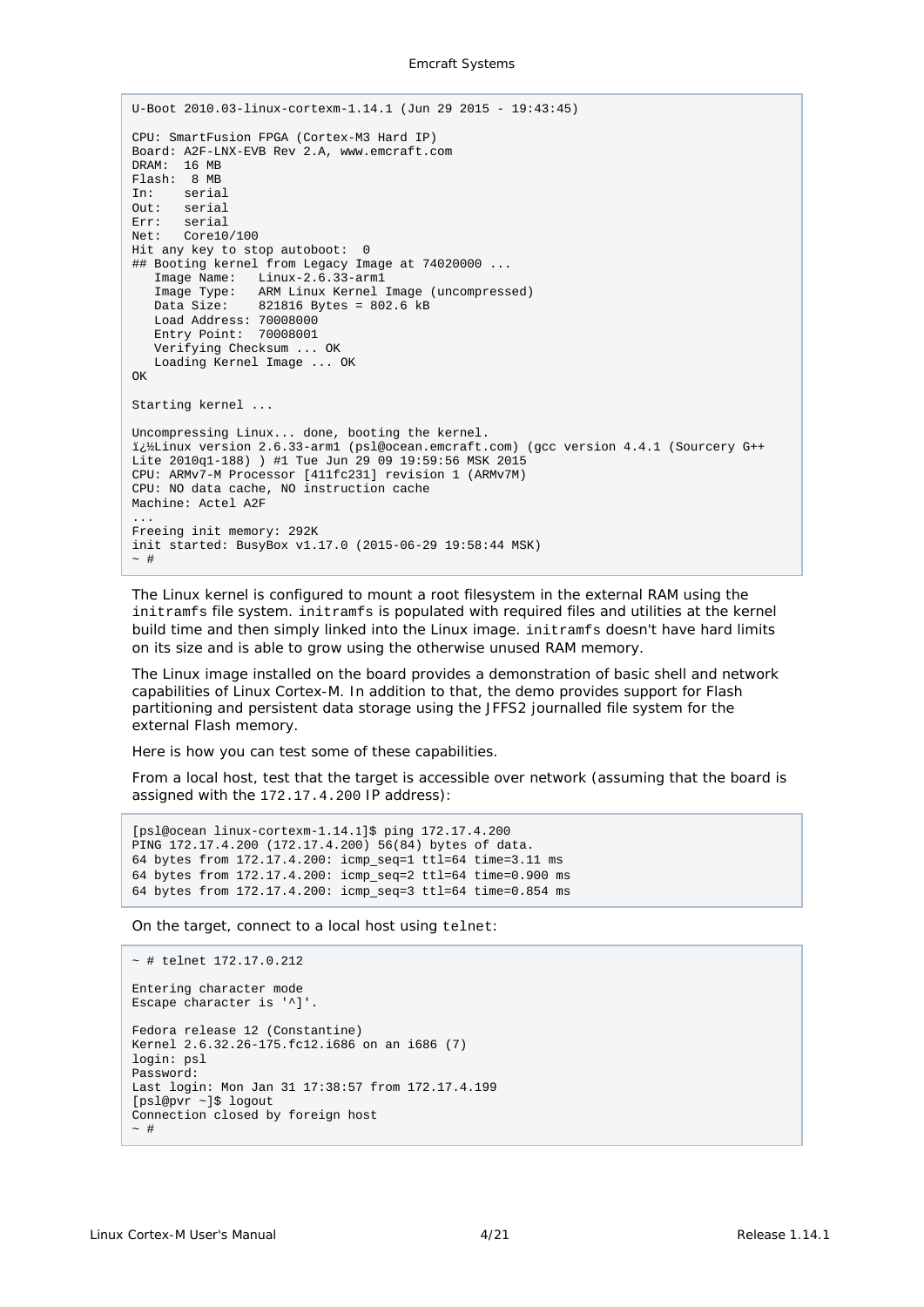#### Emcraft Systems

Start the telnet daemon to allow connections to the target:

```
~\sim~ # telnetd
~\sim~#
```
Connect to the target from a local host using telnet (hit Enter on the password prompt):

```
[psl@ocean linux-cortexm-1.14.1]$ telnet 172.17.4.200
Trying 172.17.4.200...
Connected to 172.17.4.200.
Escape character is '^]'.
a2f-lnx-evb login: root
Password:
~\sim~#
```
*Note: For those targets that have 8 MBytes of RAM, it may be necessary to kill some of the processes that are no longer needed for subsequent steps of the demonstration sessions shown below. Unless some of those processes are killed, it may be not possible to run the*  follow-up steps in the session due to insufficient run-time RAM memory. For instance, to kill *the telnetd daemon after the Telnet functionality has been tested use the following commands:* 

| $~\sim~$ # ps<br><b>PID USER</b> |       | VSZ STAT COMMAND |
|----------------------------------|-------|------------------|
| 23 root                          | 324 S | telnetd          |
| $~\sim$ # kill -9 23             |       |                  |

Start the dropbear SSH daemon to allow secure connections to the target:

~ # dropbear  $\sim$  #

Connect to the target from a local host using ssh (hit Enter on the password prompt):

```
[psl@ocean linux-cortexm-1.14.1]$ ssh root@172.17.4.200
The authenticity of host '172.17.4.200 (172.17.4.200)' can't be established.
DSA key fingerprint is d2:d1:5f:dd:84:65:1d:2f:ee:69:0c:85:d0:22:0c:87.
Are you sure you want to continue connecting (yes/no)? yes
Warning: Permanently added '172.17.4.200' (DSA) to the list of known hosts.
root@172.17.4.200's password:
~\sim~#
```
On the target, configure a default gateway and the name resolver. Note how the sample configuration below makes use of the public name server provided by Google. Note also use of vi to edit target files under Linux:

```
~\sim~ # route add default gw 172.17.0.1
~ # vi /etc/resolv.conf
nameserver 8.8.8.8
\tilde{\phantom{0}}
```
Use wget to download a file from a remote server:

```
~ # wget ftp://ftp.gnu.org/README
Connecting to ftp.gnu.org (140.186.70.20:21)<br>README 100% |*****************
                       100% |*********************************| 1765 --:--:-- ETA
~\sim~ # cat README
This is ftp.gnu.org, the FTP server of the the GNU project.
Comments, suggestions, problems and complaints should be reported via
email to <gnu@gnu.org>.
...
```
Use ntpd to synchronize the time on the target with the time provided by a public server:

 $~\sim~$  # date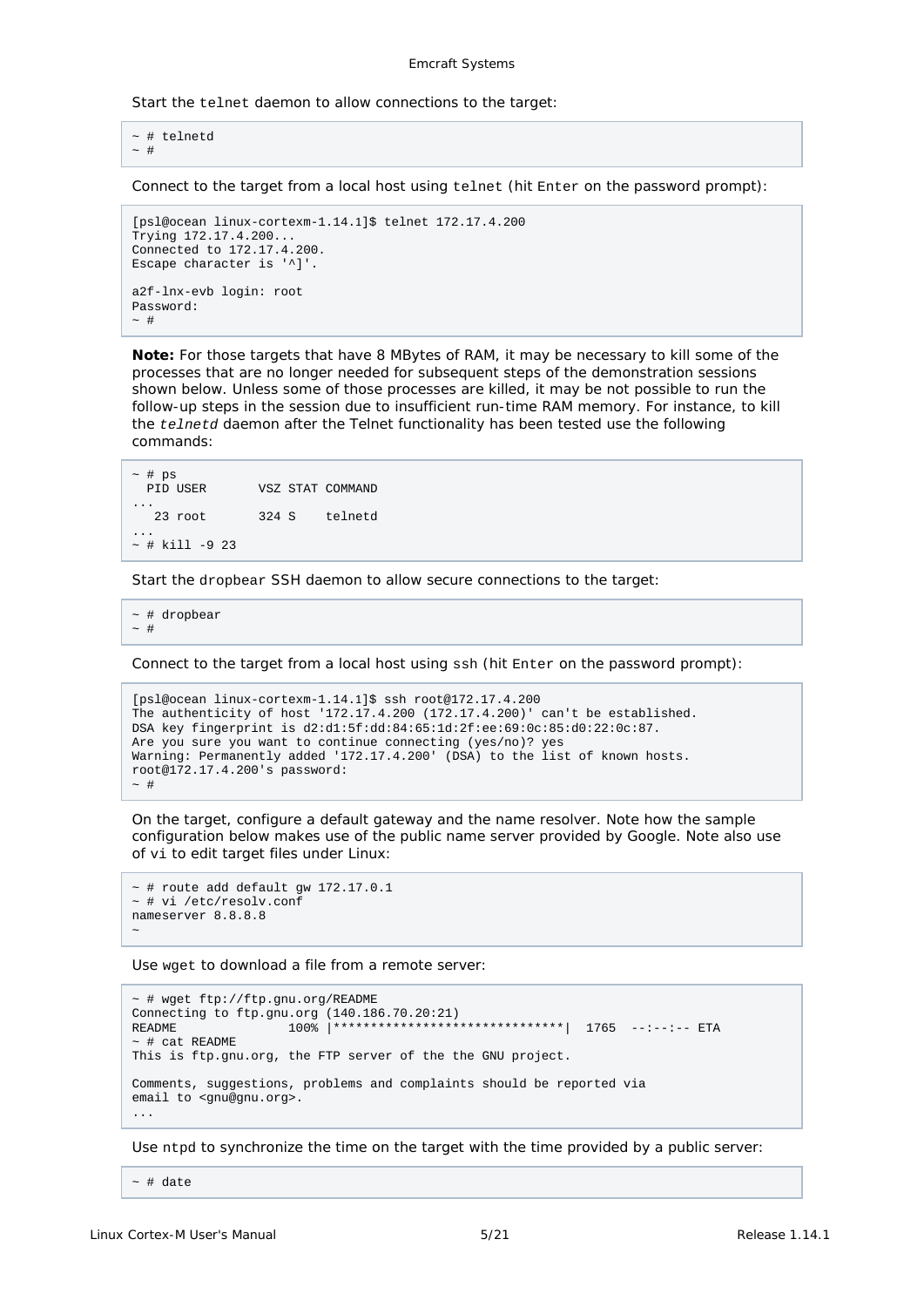```
Thu Jan 1 00:03:08 UTC 1970
~ # ntpd -p 0.fedora.pool.ntp.org
~\sim # sleep 5
~\sim~ # date
Tue Jun 29 17:06:34 UTC 2015
\sim #
```
Mount a directory exported by a development host over NFS:

```
~\sim~ # mount -o nolock, rsize=1024 172.17.0.212:/opt/tmp /mnt
~\sim~ # mount
rootfs on / type rootfs (rw)
proc on /proc type proc (rw,relatime)
none on /dev/pts type devpts (rw,relatime,mode=600,ptmxmode=000)
172.17.0.212:/opt/tmp on /mnt type nfs 
(rw,relatime,vers=3,rsize=1024,wsize=32768,namlen=255,hard,nolock,proto=udp,port=65535,t
imeo=7,retrans=3,sec=sys,mountport=65535,mountproto=,addr=172.17.0.212)
~\sim~ # ls mnt<br>CREDITS
CREDITS busybox hello.c hello2.gdb tests.tgz
address_cache demo hello.gdb runtests.sh uImage
bacserv event hello.good test window
bin hello hello2 test.log
\sim #
```
Start the HTTP daemon:

```
~\sim~ # httpd -h /httpd/html
\sim \, \#
```
From a local host, open a Web browser to http://172.17.4.200 and watch the demo web page provided by the Cortex-M target.

Next step is to test SNMP. Make sure that the daemon snmpd is not running on your host. Create the following configuration file snmpd.conf:

```
agentAddress udp:161
rocommunity public default
rwcommunity private default
```
and run the daemon snmpd on the host with the above configuration:

[root@vladimir net-snmp]# snmpd -C -c snmpd.conf -Le -f

Then, run the snmpget application on the target and collect information about the host using the snmpget application:

```
~\sim~\# snmpget -c public 172.17.0.253 .1.3.6.1.2.1.1.1.0
.1.3.6.1.2.1.1.1.0 = STRING: "Linux vladimir.emcraft.com 2.6.32.26-175.fc12.i686.PAE #1 
SMP Wed Aug 24 16:45:50 UTC 2011 i686"
```
Make sure that the daemon snmptrapd is not running on your host. Create the following configuration file snmptrapd.conf:

```
snmpTrapdAddr udp:162
authCommunity log public
```
and run the daemon snmptrapd on the host with the above configuration:

[root@vladimir net-snmp]# snmptrapd -C -c snmptrapd.conf -Le -f

Then, send a trap from the target to the host using the snmptrap application:

```
~ # snmptrap -v 1 -c public 172.17.0.253 '1.2.3.4.5.6' '192.193.194.195' 6 99 '55' 
1.11.12.13.14.15 s "teststring"
```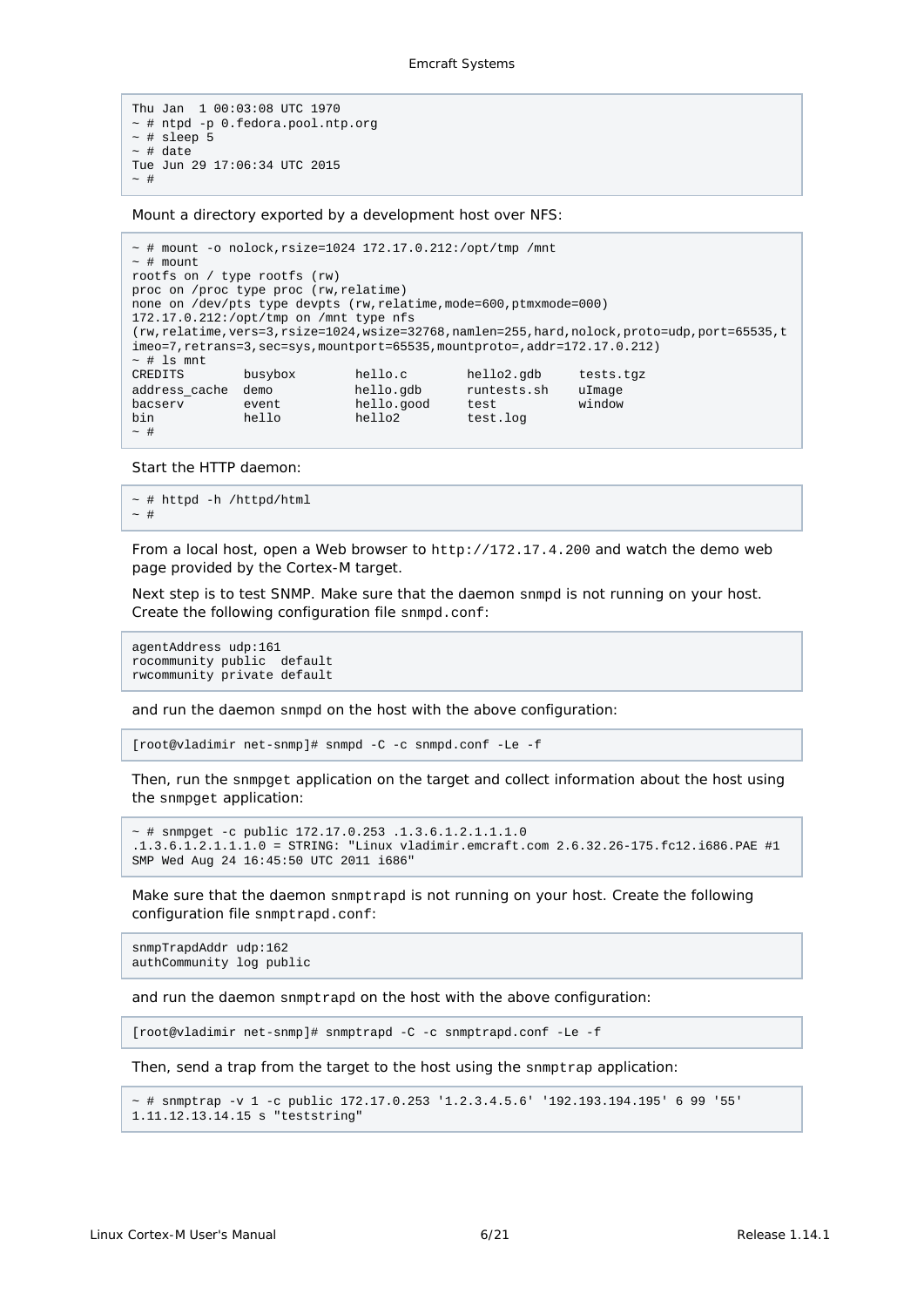Emcraft Systems

On the host you should see a log message similar to the one below:

```
2011-08-23 13:45:34 192.193.194.195(via UDP: [172.17.4.201]:44563->[172.17.0.253]) TRAP, 
SNMP v1, community public
         iso.2.3.4.5.6 Enterprise Specific Trap (99) Uptime: 0:00:00.55
         iso.11.12.13.14.15 = STRING: "teststring"
```
Erase the third partition of the external Flash, format it as a JFFS2 file system and then mount the newly created file system to a local directory. Copy some files to the persistent JFFS2 file system storage:

```
~ # flash_eraseall -j /dev/mtd2
Erasing 64 Kibyte @ 500000 - 100% complete.Cleanmarker written at 4f0000.
~\sim~ # mkdir /m
~ # mount -t jffs2 /dev/mtdblock2 /m
~ # cp /bin/busybox /m
~\sim~ # cp /etc/rc /m
~\sim # ls -lt /m
-rwxr-xr-x 1 root root 389 Jan 1 00:19 rc
-rwxr-xr-x 1 root root
~ # df<br>Filesystem
                   1K-blocks Used Available Use% Mounted on
...
/dev/mtdblock2 5120 436 4684 9% /m
~ # /m/busybox echo Hello from Flash
Hello from Flash
~\sim~ # umount /m
```
Reboot the target:

```
~\sim~ # reboot -f
Restarting system.
U-Boot 2010.03-a2f-lnx-evb-1.14.1 (Jun 29 2015 - 19:43:45)
...
```
## <span id="page-6-0"></span>**4. Linux Cortex-M Software Development Environment**

#### <span id="page-6-1"></span>**4.1. Distribution and Installation**

#### <span id="page-6-2"></span>**4.1.1. Distribution Image**

The Linux Cortex-M development software is distributed as a linux-<mcu>-<release>.zip file available for download from the Emcraft site.

When unpacked, this archive contains, along with the other materials, the software distribution file linux-<MCU>-<release>.tar.bz2. That file can be installed to an arbitrary directory on your Linux development host, as follows:

```
[psl@ocean SF]$ mkdir release
[psl@ocean SF]$ cd release
[psl@ocean release]$ tar xvjf ../linux-A2F-1.14.1.tar.bz2
linux-cortexm-1.14.1/
linux-cortexm-1.14.1/linux/
linux-cortexm-1.14.1/linux/lib/
...
[psl@ocean SF]$ ls -l linux-cortexm-1.14.1
total 24
drwxr-xr-x 3 psl users 4096 2015-06-29 17:06 A2F
-rwxr-xr-x 1 psl users 315 2015-06-29 14:26 ACTIVATE.sh
drwxr-xr-x 24 psl users 4096 2015-06-29 14 21:32 linux
drwxr-xr-x 5 psl users 4096 2015-06-29 20:16 projects
drwxr-xr-x 3 psl users 4096 2015-06-29 19:14 tools
drwxr-xr-x 31 psl users 4096 2015-06-29 19:16 u-boot
```
You do not need to be the superuser (root) in order to install the Linux Cortex-M distribution. The installation can be performed from an arbitrary unprivileged user account.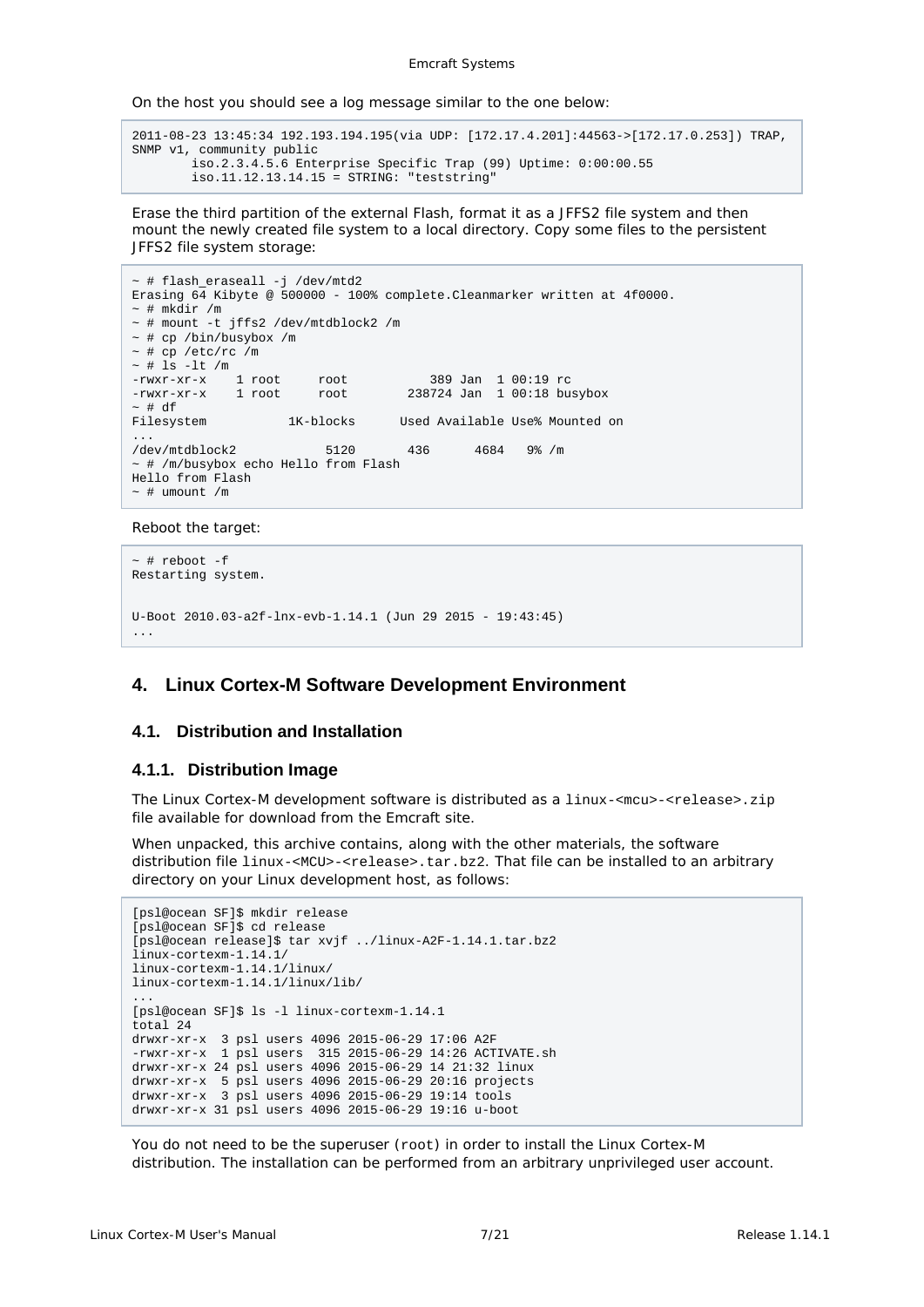#### <span id="page-7-0"></span>**4.1.2. Installation Tree**

Having been installed onto the Linux host, the Linux Cortex-M provides the following files and directories, relative to the top of the installation directory:

- A2F/ this is a directory with target components;
- A2F/busybox/ busybox source and development tree;
- A2F/dropbear/ dropbear SSH server source and development tree;
- A2F/net-snmp/ source and development tree of the net-snmp package;
- A2F/uclibc source and development tree of the uClibc package;
- A2F/gdb-2011.03 source and development tree of the GNU Debugger package;
- A2F/hostapd-1.0 source and development tree of the HostAP Daemon package;
- A2F/wireless\_tools source and development tree of the Wireless Tools package;
- A2F/libnl-3.2.11 source and development tree of the Netlink Protocol Library package;
- A2F/netperf-2.6.0 source and development tree of the Netperf network benchmarking package;
- A2F/root pre-built target binaries ready for use on the target;
- u-boot/ U-Boot source and development tree;
- linux/ Linux (uClinux) kernel source and development tree;
- projects/ sample projects (embedded applications);
- tools/ development tools;
- tools/bin/mkimage utility used by the Linux Cortex-M kernel build process to create a bootable U-Boot kernel image such as uImage;
- ACTIVATE.sh shell script you need to perform in order to activate the Linux Cortex-M development environment on your host.

## <span id="page-7-1"></span>**4.1.3. GNU Cross-Build Tools**

As a next step in the Linux Cortex-M installation procedure, you need to download the GNU cross-build tools for the Cortex-M target. The tools are available from CodeSourcery and can be downloaded from the following URL:

```
http://www.codesourcery.com/sgpp/lite/arm/portal/package6503/public/arm-
uclinuxeabi/arm-2010q1-189-arm-uclinuxeabi-i686-pc-linux-gnu.tar.bz2
```
It is recommended that you install the GNU development tools to the tools/ directory of the Linux Cortex-M installation, as follows:

```
[psl@pvr linux-cortex-m-1.14.1]$ cd tools/
[psl@pvr tools]$ wget 
http://www.codesourcery.com/sgpp/lite/arm/portal/package6503/public/arm-uclinuxeabi/arm-
2010q1-189-arm-uclinuxeabi-i686-pc-linux-gnu.tar.bz2
...
Saving to: arm-2010q1-189-arm-uclinuxeabi-i686-pc-linux-gnu.tar.bz2
...
[psl@pvr tools]$ tar xvfj arm-2010q1-189-arm-uclinuxeabi-i686-pc-linux-gnu.tar.bz2
arm-2010q1/arm-uclinuxeabi/
arm-2010q1/arm-uclinuxeabi/libc/
...
```
It is possible to install the tools to an alternative location, however, should you do that, you will need to modify the ACTIVATE, sh script to provide a correct path to the installed tools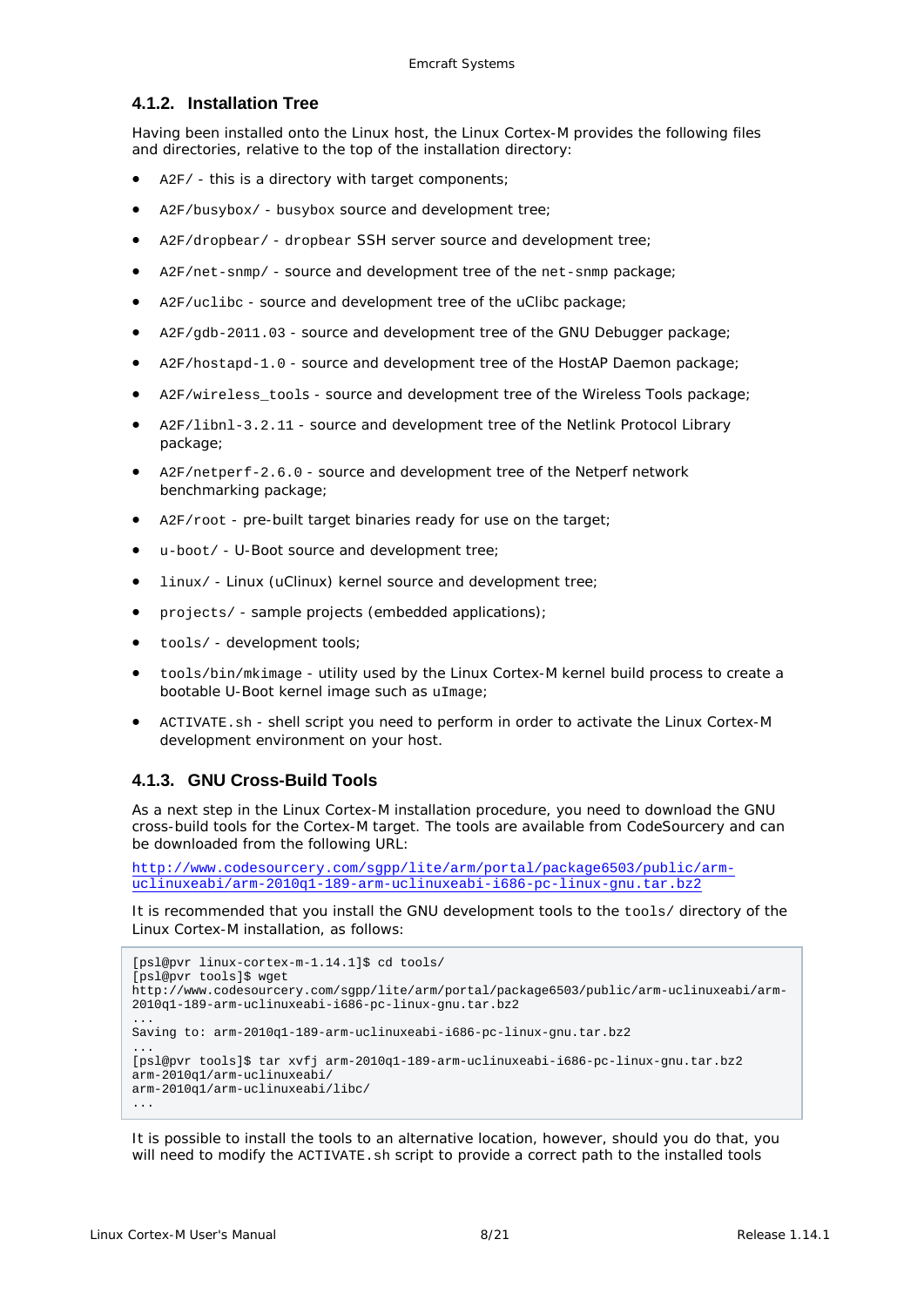(specifically, PATH must include a correct path to the directory where you have installed the cross-tools).

The tools can be installed from an unprivileged account.

In case you already have the toolchain installed on your development host (it would be the case, for instance, if you have more than one installation of Linux Cortex-M on your host) and the underlying filesystem supports symbolic links (DOS FAT does not), you do not have to install the whole toolchain again. Instead, do the following:

```
[psl@pvr linux-cortexm-1.14.1]$ cd tools/
[psl@pvr tools]$ ln -s <path-to-tools>/arm-2010q1 .
```
*Note: The CodeSourcery tools are 32-bit applications and need a compatibility library to run on 64-bit Linux OS distributions. On the recent Fedora distributions, the compatibility package (e.g. glibc-2.17-14.fc19.i686) is installed by default. On Debian, you need to install it running sudo apt-get install ia32-libs.*

## <span id="page-8-0"></span>**4.1.4. Activation**

Whenever you want to activate a Linux Cortex-M development session, go to the top of your Linux Cortex-M installation and run:

[psl@pvr linux-cortexm-1.14.1]\$ . ACTIVATE.sh

Note the space after the dot. This command has the same effect as "source ACTIVATE.sh". This command sets up (exports) the following environment variables required by the Linux Cortex-M development environment:

- INSTALL\_ROOT=*<dir>* root directory of the installation. This variable is used by the Linux Cortex-M make system as well as in the *project*.initramfs file to provide a reference to the Linux Cortex-M installation directory;
- CROSS\_COMPILE=arm-uclinuxeabi- Reference to the cross-tools used to build U-Boot and the Linux kernel;
- CROSS\_COMPILE\_APPS=arm-uclinuxeabi- Reference to the cross-tools used to build user-space applications and tools;
- PATH=\$INSTALL\_ROOT/tools/arm-2010q1/bin:\$INSTALL\_ROOT/tools/bin:*<orig\_path>* - Path to the cross-tools used by the shell;
- MCU=*<arch>* MCU architecture supported by the Linux Cortex-M distribution.

## <span id="page-8-1"></span>**4.1.5. Dependency on Host Components**

The Linux Cortex-M distribution has the following dependencies on Linux-host software components. Please consult the notes below in case the Linux Cortex-M development environment does not function as documented in the sections that follow.

- The U-Boot, busybox and Linux kernel build systems require that certain host packages be installed on the development host to function correctly. These packages are: make, gcc, perl and some others. Please refer to linux/Documentation/Changes for a list of host tools required to build the Linux kernel. The same set of tools is required for the U-Boot and busybox build.
- The Linux Cortex-M GNU debugger (tools/bin/arm-uclinuxeabi-gdb) and the configuration scripts require that the following dynamically-linked libraries to be installed on the host:
	- o libncurses.so.5 and libtinfo.so.5 (the ncurses-libs package);
	- o libexpat.so.1 (the expat package).
- The CodeSourcery cross-build tools. Please refer to the toolchain README at [http://www.codesourcery.com/sgpp/lite/arm/portal/doc7632/getting-started.pdf.](http://www.codesourcery.com/sgpp/lite/arm/portal/doc7632/getting-started.pdf)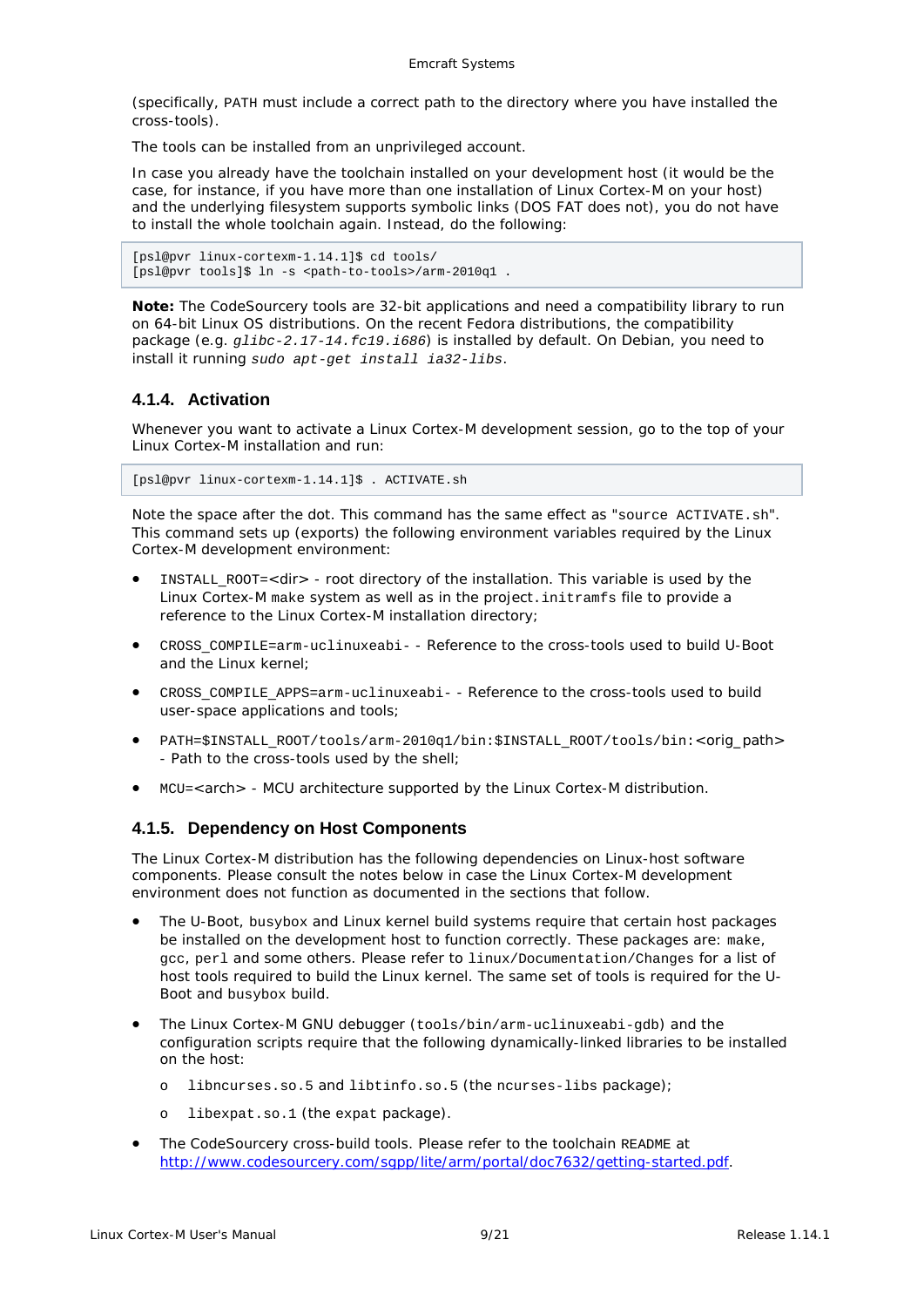- The tools/mkimage utility. It is expected that the utility will work as is on most of today's Linux distributions. If it fails to run on a certain host, you can build it for your specific Linux host from the sources included in the Linux Cortex-M distribution by running make tools from the top of the U-Boot tree.
- To exercise the sample projects included to the Linux Cortex-M distribution, you need to install the following host packages:
	- o NFS server;
	- o TFTP server;
	- o Terminal emulator (picocom, minicom, kermit or PuTTY).

If your target board uses USB for the serial console connection you might need to install the FTDI USB-UART driver from <http://www.ftdichip.com/Drivers/VCP.htm> for your host.

#### <span id="page-9-0"></span>**4.2. Projects Framework**

#### <span id="page-9-1"></span>**4.2.1. Multiple Target Projects**

In the Linux Cortex-M installation, there is a directory called projects, which provides a framework that you will be able to use to develop multiple projects (embedded applications) from a single installation of Linux Cortex-M. This directory has the following structure:

- projects/Rules.make build rules common for all projects;
- *project1/ Project1* source files and build tree;
- *project2/ Project2* source files and build tree;
- 

The installation provides three sample projects, called hello (A Hello, world! application), networking (a basic shell and networking demonstration) and developer (a template project demonstrating development of a custom Linux Cortex-M application). You will be able to add more projects to this directory and develop your own embedded applications using this framework.

Each project directory (such as projects/hello) contains the following configuration files:

- *project*.kernel.\${MCU} Kernel configuration for this project. Note that the kernel configuration is specific for the microcontroller architecture supported by the distribution;
- *project*.busybox busybox configuration for this project;
- *project*.initramfs File defining content of the initramfs filesystem for this project.

When you run make linux (or simply make) from the project directory, the build system builds project-specific versions of the Linux kernel and busybox, then creates an initramfs filesystem containing the newly built busybox binary as well as other target files defined by the initramfs filesystem specification file, and finally wraps it all up into a Linux image ready for download to the target by U-Boot.

Each project directory has a Makefile identifying the following make variables. You need to set these variables correctly for your project:

- SAMPLE the name of the project. The downloadable Linux image has this name, with the .uImage extension. Additionally, SAMPLE is passed to the initramfs build subsystem as a reference to the directory where filesystem binaries reside.
- CUSTOM\_APPS this variable provides a list of the sub-directories containing custom applications for the project. Custom applications are built in the specified order, prior to building the Linux kernel and initramfs images. If a project doesn't have custom applications, the variable should be left empty.

The following make targets are implemented in projects/Rules.make common build rules file: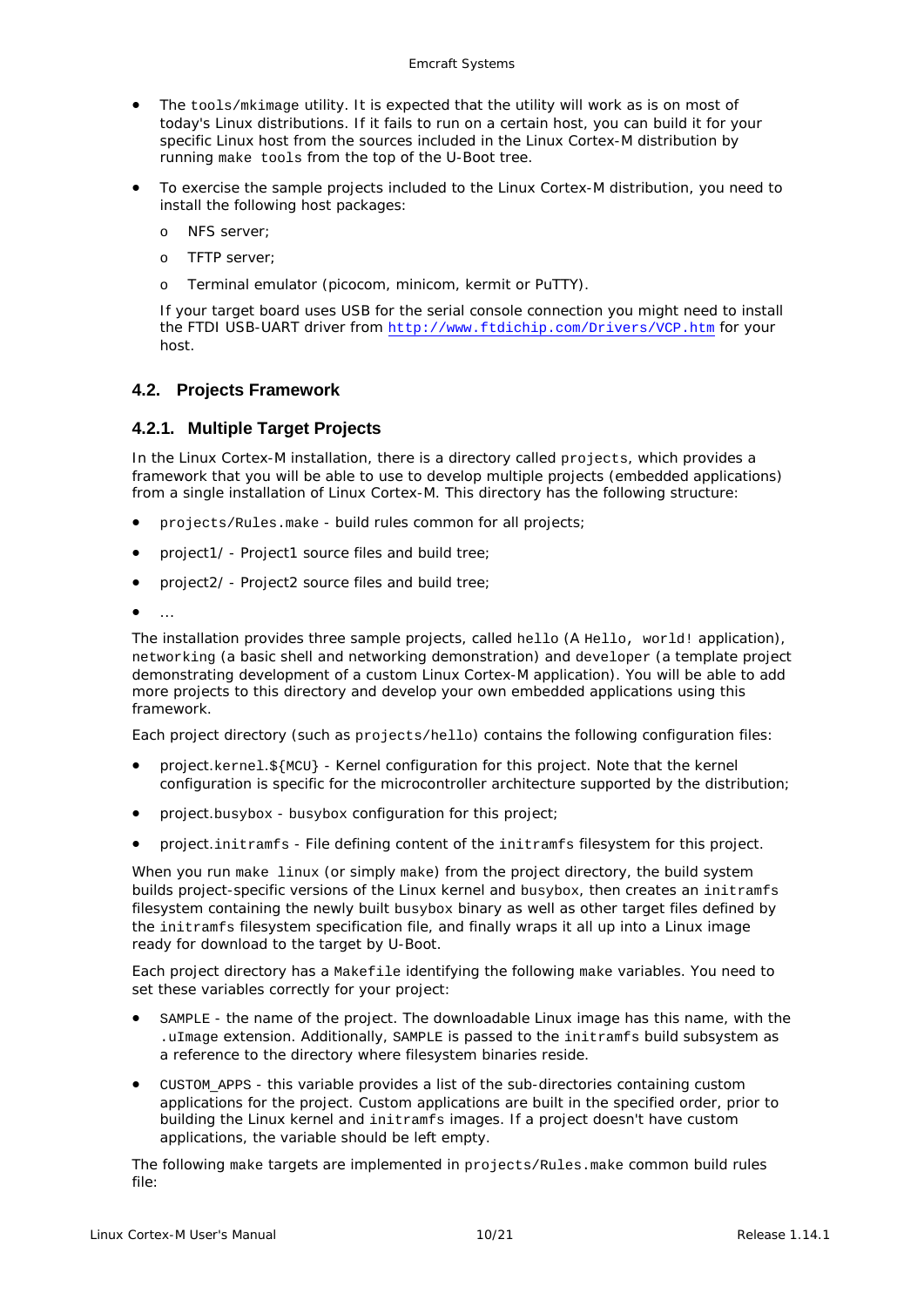- all or linux build an uncompressed Linux image ready for download to the target and place it to the project directory as *<project>*.uImage;
- kclean clean up the Linux kernel source tree by running make clean in \$(INSTALL\_ROOT)/linux;
- bclean clean up the busybox source tree by running make clean in \$(INSTALL\_ROOT)/A2F/busybox;
- aclean clean up the custom application source trees by running make clean in each application source directory, as listed in CUSTOM\_APPS;
- clean clean up the entire project, by removing *<project>.*uImage and then cleaning up the Linux kernel and busybox trees, as described above. Additionally, if CUSTOM APPS is not empty, make clean is performed in each custom application sub-directory;
- kmenuconfig configure the Linux kernel by running make menuconfig in the Linux source tree. Copy the resultant configuration file to the project directory as *project*.kernel.\${MCU};
- bmenuconfig configure the busybox tool by running make menuconfig in the busybox source tree. Copy the resultant configuration file to the project directory as *project*.busybox;
- clone new=*newproject* clone the current project into a new project with a specified name. The current project directory (with all sub-directories) is copied into the new project directory. The project kernel, busybox and initramfs configuration files are copied with the new name. In Makefile SAMPLE is set to the name of the new project.

The main idea behind this framework is that each project keeps its own configuration for the Linux kernel (in the *project*.kernel.\${MCU} file), its own definition of the contents of the target file system (in the *project*.initramfs file) and its own configuration of busybox (in the *project*.busybox file). These files are enough to rebuild both the project kernel and the project file system (with a specific configuration of the busybox tool embedded) from scratch.

If a project makes use of a custom application specific to the project, such an application must be built from the sources located in an arbitrarily-named sub-directory local to the project directory. There could be several sub-directories in a project, one per a custom application. Each subdirectory will have its own Makefile defining rules for building the custom application from the corresponding sources.

Each custom application listed in CUSTOM\_APPS must have a Makefile in the custom application sub-directory defining the following targets:

- all build the application from the sources;
- clean clean anything that has been previously built.

Content of the initramfs file system is defined for a project in the file named *project*.initramfs. Note that this file makes use of \${INSTALL\_ROOT} to provide a reference to the top of the Linux Cortex-M installation directory.

## <span id="page-10-0"></span>**4.2.2. Hello World Demo Project**

Resides in projects/hello.

A single-application Linux configuration demonstrating the minimal possible kernel/initramfs memory requirements. The application starts as an init process as soon as the kernel has mounted the root filesystem, mounts the /proc filesystem and prints out the content of /proc/meminfo. Then it proceeds to print a "Hello" message in an endless loop. There is no way to interrupt or stop the application (rather than resetting the system).

## <span id="page-10-1"></span>**4.2.3. Networking Demo Project**

Resides in projects/networking.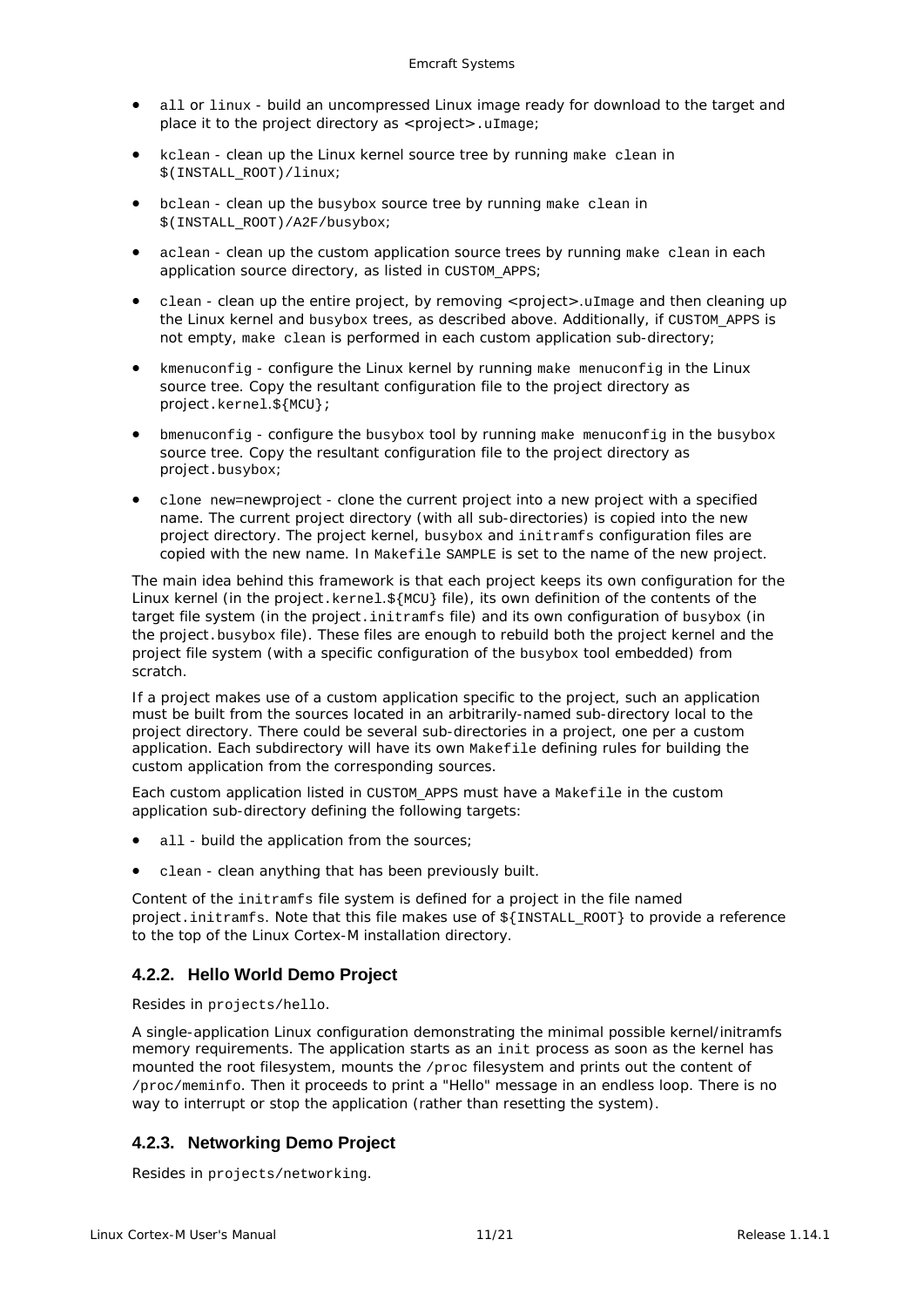Implements the functionality of the demo system that comes pre-installed on the A2F-LNX-EVB board. Please refer to Section [3](#page-2-2) for a detailed description of the demo.

The demo includes the dropbear SSH server, configured to accept only DSA connections. To configure the server to accept RSA connections edit networking.initramfs and rebuild the demo to add the /etc/dropbear/dropbear\_rsa\_host\_key file to the target file system.

## <span id="page-11-0"></span>**4.2.4. Developer Demo Project**

Resides in projects/developer.

developer is intended as a template project that can be used to jump-start development of custom user-space applications and loadable kernel modules.

From the kernel configuration / start-up sequence perspective, developer is similar to networking. developer is ready for NFS-mount, although the user must explicitly enable the mount command in local/rc and edit it for his local environment.

From the busybox configuration perspective, developer enables insmod, lsmod, rmmod to allow management of loadable kernel modules.

developer has a custom-application directory called app. It contains:

- Loadable device driver called  $\text{sample.c}$ , which implements a device driver for a pseudodevice that returns a certain string on attempt to read the entire device; rejects any attempts to write the device;
- User-space application called app.c, which opens the sample device driver using a /dev/sample device node file, reads the device until EOF on a per-byte basis, and prints the read characters to the user terminal (stdout).

Please refer to Section [6](#page-15-0) to find our more about how developer can be used to jump-start Linux Cortex-M development.

## <span id="page-11-1"></span>**5. U-Boot**

#### <span id="page-11-2"></span>**5.1. Pointers to Detailed Information on U-Boot**

Linux Cortex-M makes use of the U-Boot firmware to bring the Cortex-M target up from a power-on / reset and to boot Linux onto the target.

U-Boot is a popular firmware monitor developed and maintained by DENX Software Engineering ([www.denx.de](http://www.denx.de/)). DENX publishes extensive U-Boot user documentation at their web site.

This section provides a brief introduction to U-Boot as relevant to the Linux Cortex-M software environment.

## <span id="page-11-3"></span>**5.2. U-Boot: Theory of Operation**

A typical Linux Cortex-M boot-up sequence is as follows:

- U-Boot firmware runs on the target from the integrated Flash (eNVM) / eSRAM (no external memory required) and performs all required initialization from power-on / reset, including setting up the memory controller for external memory accesses;
- U-Boot relocates Linux image from external Flash to external RAM and passes control to the kernel entry point in RAM. External Flash resides at the memory interface. Linux image can be compressed to save the Flash storage; in this case, U-Boot uncompresses the image when relocating it to RAM;
- Linux proceeds to boot up and mount a RAM-based filesystem (initramfs) as a root filesystem. initramfs is populated with required files and directories at build time and is then simply linked into the kernel.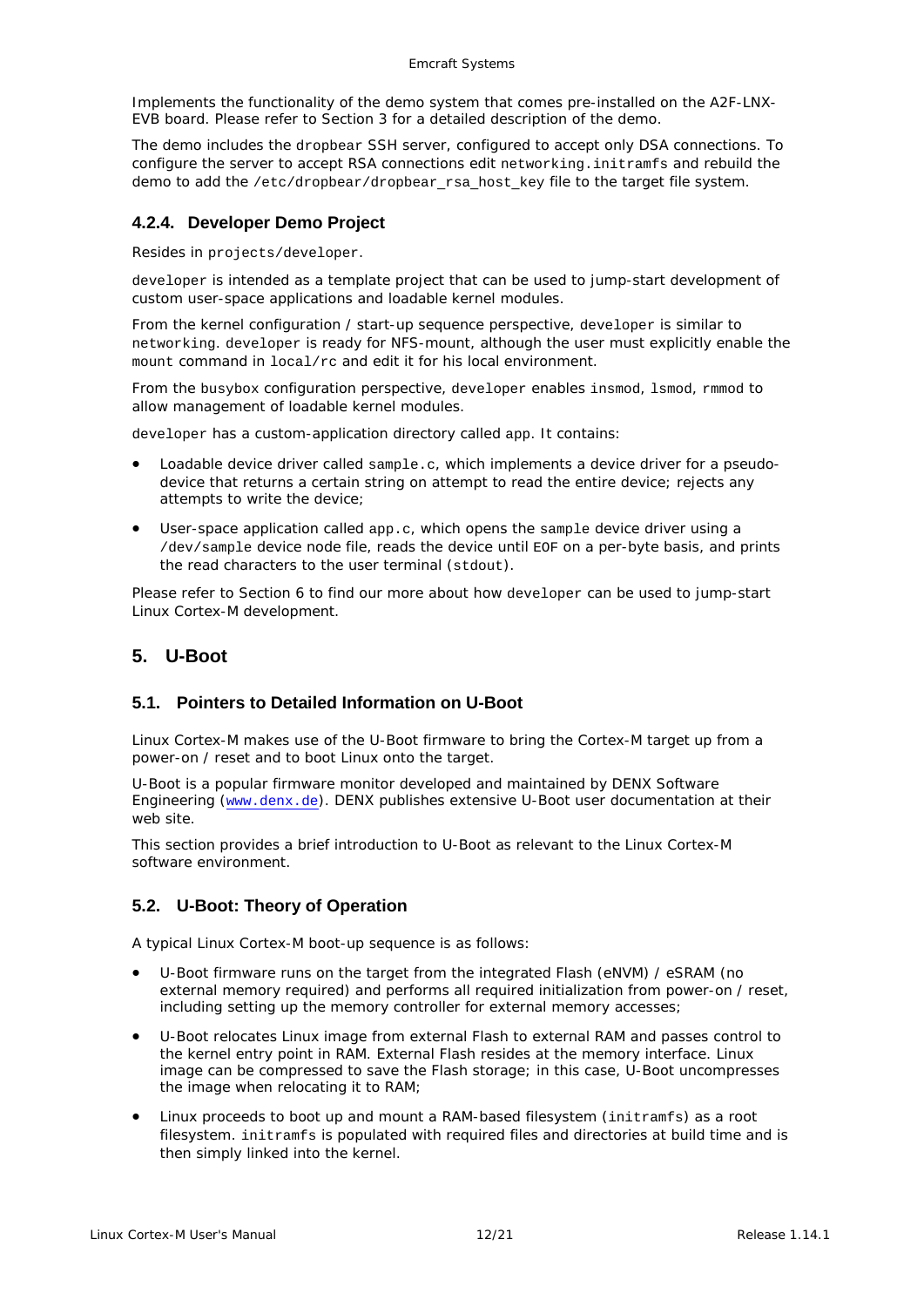#### Emcraft Systems

U-Boot operation is controlled at run-time by the so-called "environment variables", which are stored in persistent storage such as external Flash. Each environment variable controls a certain aspect of U-Boot operation. For instance, there is an environment variable called bootargs that defines a kernel command string that U-Boot passes to the Linux kernel as the parameters.

#### <span id="page-12-0"></span>**5.3. Selected Use Scenarios**

#### <span id="page-12-1"></span>**5.3.1. U-Boot Environment**

To manipulate the U-Boot environment the following commands are used:

• printenv <var> - print the value of the variable var. Without arguments, print all environment variables:

```
A2F-LNX-EVB> printenv
bootargs=console=ttyS0,115200 panic=10
bootcmd=run flashboot
bootdelay=3
baudrate=115200
hostname=a2f-lnx-evb
loadaddr=70000000
addip=setenv bootargs ${bootargs} 
ip=${ipaddr}:${serverip}:${gatewayip}:${netmask}:${hostname}:eth0:off
flashaddr=74020000
flashboot=run addip;bootm ${flashaddr}
netboot=tftp ${image};run addip;bootm
image=a2f/uImage
ethact=Core10/100
stdin=serial
stdout=serial
stderr=serial
ethaddr=00:22:44:66:88:AA
Environment size: 430/4092 bytes
A2F-LNX-EVB>
```
Note that the TTY device number (ttys0) and other default options may differ on various boards.

• setenv *<var> <val>* - set the variable var to the value val:

```
A2F-LNX-EVB> setenv image psl/a2f/hello.image
A2F-LNX-EVB> printenv image
image=psl/a2f/hello.image
A2F-LNX-EVB>
```
Running setenv *<var>* will un-set the U-Boot variable.

• saveenv - save the up-to-date U-Boot environment, possibly updated, using setenv commands, into persistent storage:

```
A2F-LNX-EVB> saveenv
Saving Environment to Flash...
Un-Protected 2 sectors
Erasing Flash...
.. done
Erased 2 sectors
Writing to Flash... done
Protected 2 sectors
A2F-LNX-EVB>
```
#### <span id="page-12-2"></span>**5.3.2. Autoboot**

The autoboot sequence in U-Boot is controlled by the following environment variables:

• bootcmd - command to execute automatically after reset. To disable the autoboot, undefine this variable;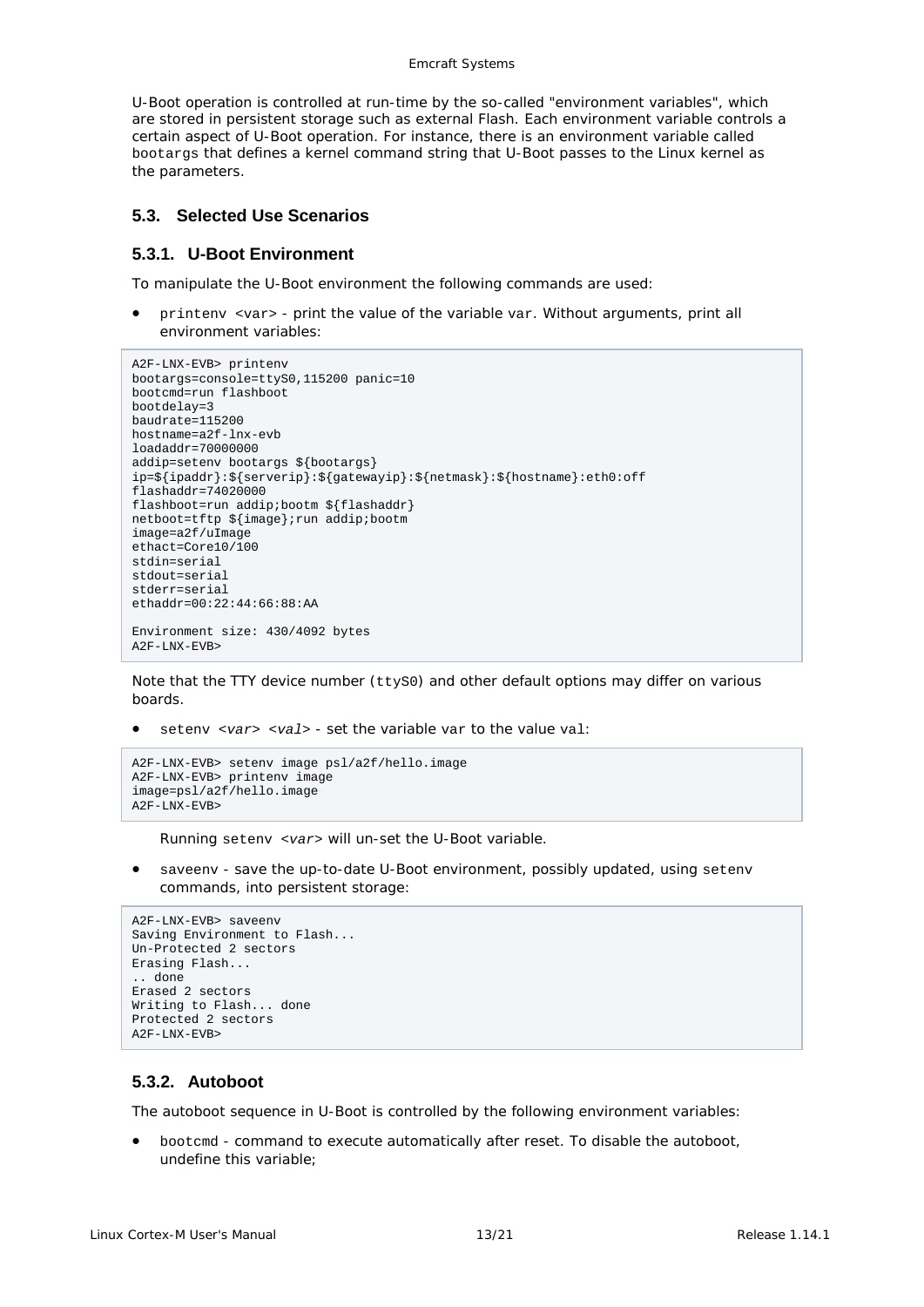• bootdelay - delay, in seconds, before running the autoboot command. During the bootdelay countdown, you can interrupt the autobooting by pressing any key.

#### <span id="page-13-0"></span>**5.3.3. Networking in U-Boot**

U-Boot supports downloading of images over network using the TFTP service.

To enable networking, the following U-Boot variables must be set to values matching the local network configuration:

- ipaddr IP address of your A2F-LNX-EVB board;
- serverip IP address of the TFTP server;
- netmask local network mask (optional variable);
- image filename of an image loaded from the TFTP server (optional variable).

After you have defined the above variables, you can use the tftp U-Boot command to download images to RAM. For example:

```
A2F-LNX-EVB> tftp psl/a2f/networking.uImage
Core10/100: link up (100/Full)
Using Core10/100 device
TFTP from server 172.17.0.1; our IP address is 172.17.10.200
Filename 'psl/a2f/networking.uImage'.
Load address: 0x70000000
Loading: ########################################################
done
Bytes transferred = 821888 (c8a80 hex)
A2F-LNX-EVB>
```
#### <span id="page-13-1"></span>**5.3.4. Flash-related Commands**

To program a Linux image to the Flash, use the update U-Boot macro as follows:

```
A2F-LNX-EVB> print update
update=tftp ${image};prot off ${flashaddr} +${filesize};era ${flashaddr} 
+${filesize};cp.b ${loadaddr} ${flashaddr} ${filesize}
A2F-LNX-EVB> setenv image psl/a2f/networking.uImage
A2F-LNX-EVB> run update
```
Alternatively, you can program a Linux image to the Flash using the following sequence of commands (the commands are only valid for the NOR type of the Flash):

• Download the image to RAM:

```
A2F-LNX-EVB> tftp psl/a2f/networking.uImage
Core10/100: link up (100/Full)
Using Core10/100 device
TFTP from server 172.17.0.1; our IP address is 172.17.10.200
Filename 'psl/a2f/networking.uImage'.
Load address: 0x70000000
Loading: ########################################################
done
Bytes transferred = 821888 (c8a80 hex)
A2F-LNX-EVB>
```
• Unprotect Flash:

```
A2F-LNX-EVB> protect off all
Un-Protect Flash Bank # 1
                                               ........................................................................................
  ........................................... done
A2F-LNX-EVB>
```
• Erase the destination Flash area:

```
A2F-LNX-EVB> erase ${flashaddr} +${filesize}
```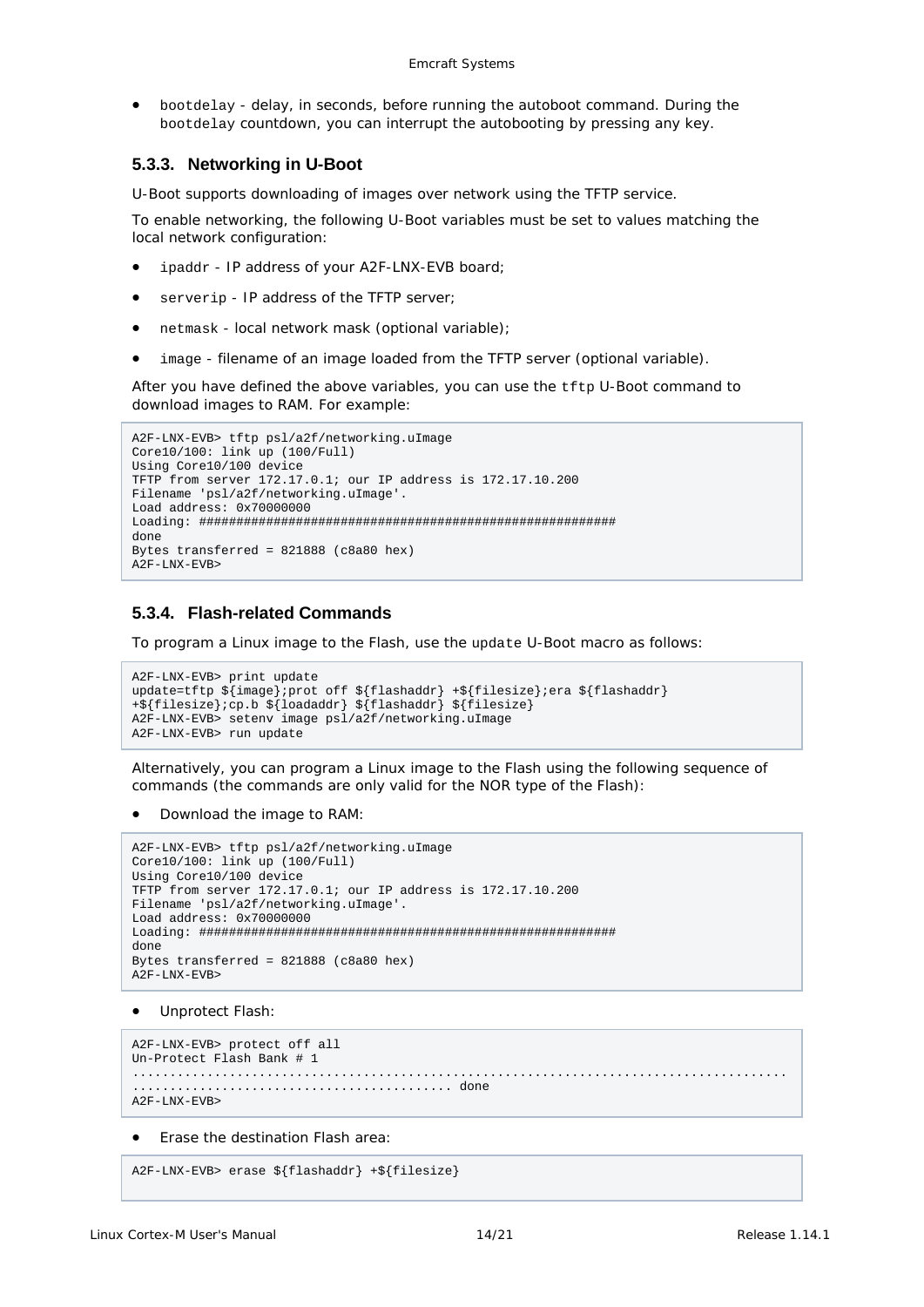```
............ done
Erased 13 sectors
A2F-LNX-EVB>
```
• Copy the image from RAM to Flash:

```
A2F-LNX-EVB> cp.b ${loadaddr} ${flashaddr} ${filesize}
Copy to Flash... done
A2F-LNX-EVB>
```
## <span id="page-14-0"></span>**5.3.5. U-Boot Self-Upgrade**

The Linux Cortex-M distribution provides a full tree of the U-Boot source files. This allows you to configure or otherwise enhance U-Boot for your specific needs.

To build U-Boot, do the following from the Linux Cortex-M installation on your development host (refer to Section [4\)](#page-6-0):

1. Go to the Linux Cortex-M installation and activate it (unless you have activated it already):

[psl@ocean linux-cortexm-1.14.1]\$ . ACTIVATE.sh [psl@ocean linux-cortexm-1.14.1]\$

2. Go to the top of the U-Boot source tree:

[psl@ocean linux-cortexm-1.14.1]\$ cd u-boot/ [psl@ocean u-boot]\$

3. Configure U-Boot for your specific board. Please refer to the Starter Kit Guide (or BSP Guide) for your hardware board for the name of the corresponding U-Boot configuration target. For example, the following command configures U-Boot for the Emcraft A2F-LNX-EVB board:

```
[psl@ocean u-boot]$ make a2f-lnx-evb_config
Configuring for a2f-lnx-evb board...
[psl@ocean u-boot]$
```
4. Build the U-Boot image ready for download to the target over TFTP and copy it to the TFTP server directory:

```
[psl@ocean u-boot]$ make
[psl@ocean u-boot]$ cp u-boot.bin /tftpboot/psl/a2f
```
To upgrade the firmware, do the following on the target:

- 1. Configure the networking in U-Boot if necessary.
- 2. Download the U-Boot image from the TFTP server:

```
A2F-LNX-EVB> tftp psl/a2f/u-boot.bin
Core10/100: link up (100/Full)
Using Core10/100 device
TFTP from server 172.17.0.1; our IP address is 172.17.10.200
Filename 'psl/a2f/u-boot.bin'.
Load address: 0x70000000
Loading: #######
done
Bytes transferred = 96052 (17734 hex)
A2F-LNX-EVB>
```
- 3. Program the new U-Boot image to the embedded Flash of the MCU using the cptf command. Note that the cptf command automatically resets the target upon completion of the eVNM upgrade, which calls the newly programmed image from the reset vector in the eNVM. Note also that the first parameter passed to the cptf command specifies the base address of the embedded Flash area being updated by the command. Depending on your CPU, pass the following address as the first parameter to cptf:
	- $O$  STM32F = 0x08000000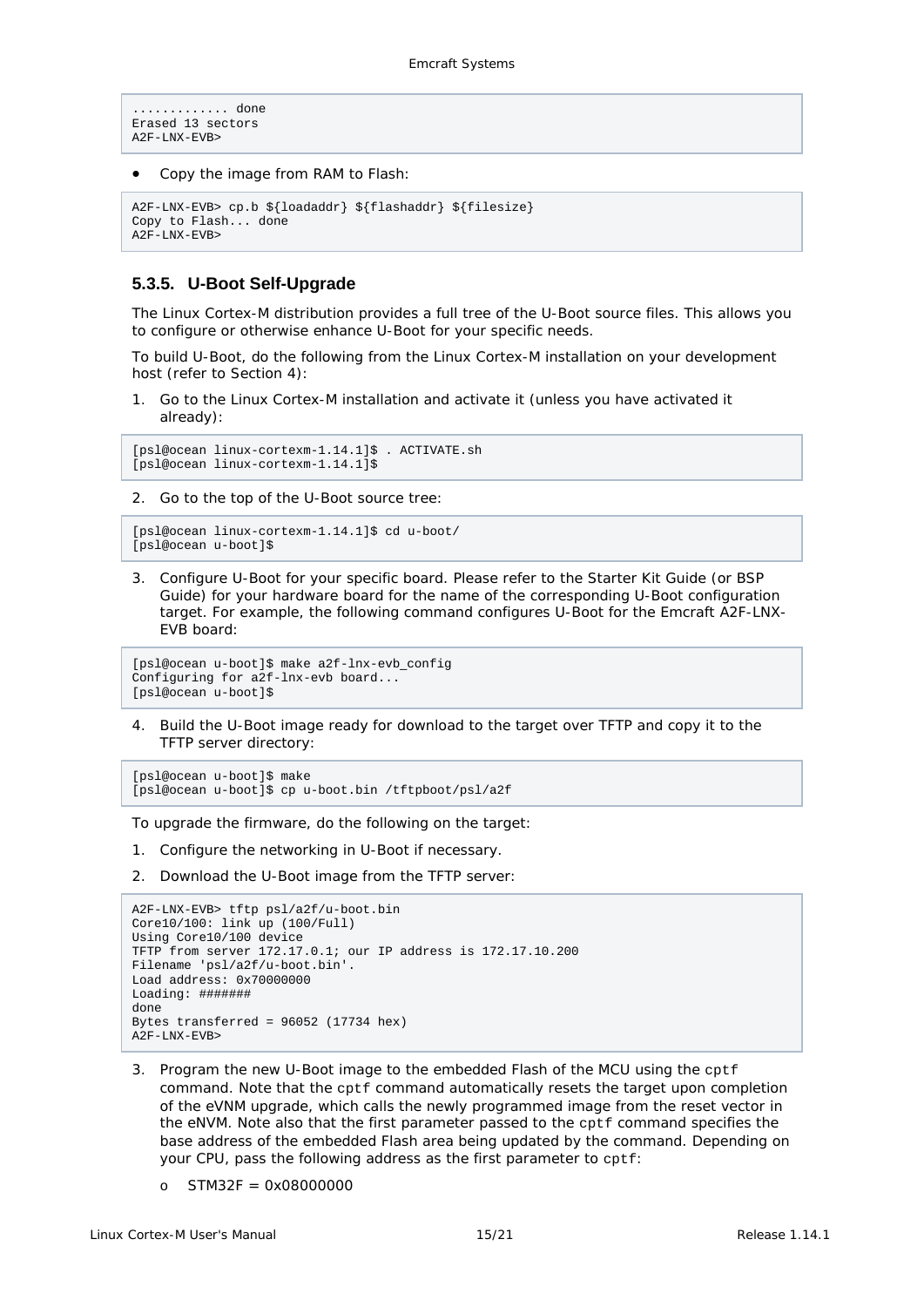- $O = IPC17xx = 0x0$
- o LPC4357 = 0x1A000000
- o SmartFusion and SmartFusion $2 = 0x0$
- $o$  Kinetis = 0x0

As an example, the following command performs the U-boot self-upgrade on SmartFusion:

```
A2F-LNX-EVB> cptf 0x0 ${loadaddr} ${filesize} 1
cptf: Updating eNVM. Please wait ...
U-Boot 2010.03 (Jun 29 2015 - 20:15:52)
CPU: SmartFusion FPGA (Cortex-M3 Hard IP)
Board: A2F-LNX-EVB Rev 2.A, www.emcraft.com
...
A2F-LNX-EVB>
```
*Note: Be extra-careful when performing the cptf command specified above. In case you program an incorrect U-Boot image to the eNVM, this will render the board non-bootable. The only resort in this scenario is to program the U-boot image to the board over the JTAG port.*

## <span id="page-15-0"></span>**6. Sample Development Session**

## <span id="page-15-1"></span>**6.1. Sample Session Outline**

This sample session illustrates a possible software development cycle in Linux Cortex-M.

We will do the following:

- 1. Create a new project by cloning it off of the developer demo project.
- 2. Modify the new project to automatically NFS-mount a development tree from the Linux host where we have installed Linux Cortex-M.
- 3. Program the new project image into Flash so that it autoboots on the target on each power-up / reset.
- 4. Develop a new custom application and a kernel module and debug them from the NFSmounted host directory, without having to even reboot the target.

## <span id="page-15-2"></span>**6.2. Create a New Project**

This section creates a new project as a clone of the existing project and makes sure the new project builds:

1. Start off of the developer project and create a clone called my\_developer:

```
-bash-3.2$ pwd
/home/vlad/test/linux-cortexm-1.14.1/projects/developer
-bash-3.2$ make clone new=my_developer
New project created in /home/vlad/test/linux-cortexm-1.14.1/projects/my_developer
-hach-3.2<sup>o</sup>
```
2. Go to the new project directory, build it and copy the downloadable Linux image to the TFTP server directory:

```
-bash-3.2$ cd ../my_developer/
-bash-3.2$ make
...
  Image arch/arm/boot/uImage is ready
...
-bash-3.2$ cp my_developer.uImage /tftpboot/vlad/v
```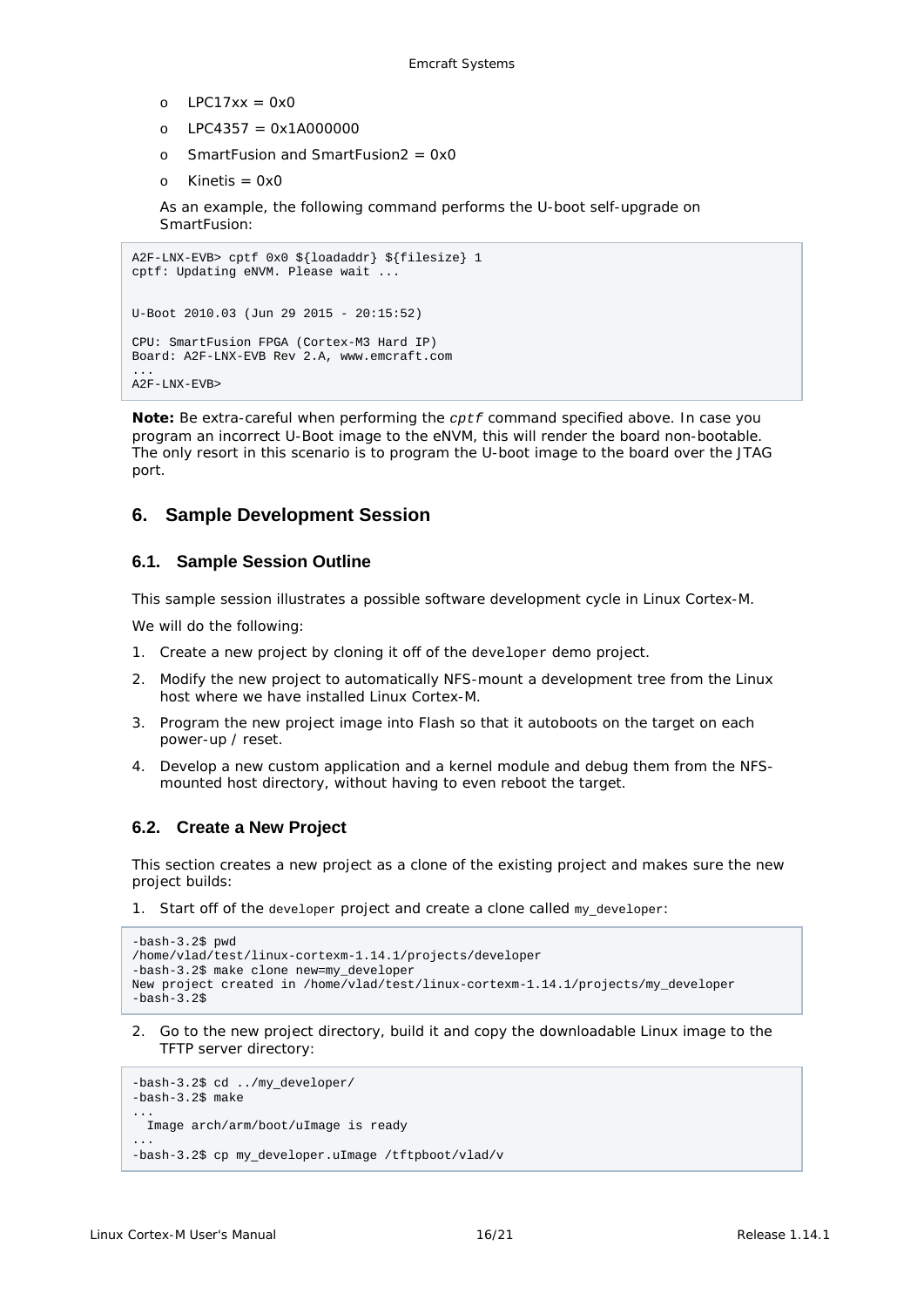#### <span id="page-16-0"></span>**6.3. Set Up Target for Debugging of the New Project**

This section sets up U-Boot for debugging of the new project on the target:

1. Reset the target and enter the U-Boot command monitor, hitting any key to stop the autoboot:

```
...
Hit any key to stop autoboot: 0
A2F-LNX-EVB>
```
2. Define the IP addresses for the target and a TFTP server; define the name of the image to be downloaded by tftpboot:

```
A2F-LNX-EVB> setenv ipaddr 172.17.4.150
A2F-LNX-EVB> setenv serverip 172.17.0.1
A2F-LNX-EVB> setenv image vlad/v
```
3. Check that U-Boot defines appropriate commands (macros) for booting the Linux image from a TFTP server and running it on the target:

```
A2F-LNX-EVB> printenv netboot
netboot=tftp ${image};run addip;bootm
A2F-LNX-EVB> printenv addip
addip=setenv bootargs ${bootargs} 
ip=${ipaddr}:${serverip}:${gatewayip}:${netmask}:${hostname}:eth0:off
```
4. Save the updated environment in Flash:

```
A2F-LNX-EVB> saveenv
Saving Environment to Flash...
Un-Protected 2 sectors
Erasing Flash...
.. done
Erased 2 sectors
Writing to Flash... done
Protected 2 sectors
A2F-LNX-EVB>
```
5. Boot the Linux image over the network and test that the networking is functional. Note that given a correct ipaddr setting in U-Boot, the kernel brings up the Ethernet interface in Linux automatically, without an explicit ifconfig command:

```
A2F-LNX-EVB> run netboot
Core10/100: link up (100/Full)
Using Core10/100 device
TFTP from server 172.17.0.1; our IP address is 172.17.4.150
Filename 'vlad/v'.
Load address: 0x70000000
Loading: #################################################################
          ##################################
done
Bytes transferred = 1439232 (15f600 hex)
## Booting kernel from Legacy Image at 70000000 ...
    Image Name: Linux-2.6.33-arm1
  Image Type: ARM Linux Kernel Image (uncompressed)<br>Data Size: 1439168 Bytes = 1.4 MB
                 1439168 Bytes = 1.4 MB
    Load Address: 70008000
    Entry Point: 70008001
    Verifying Checksum ... OK
    Loading Kernel Image ... OK
\bigcapK
Starting kernel ...
ЪLinux version 2.6.33-arm1 (vlad@ocean.emcraft.com) (gcc version 4.4.1 (Sourcery G++ 
Lite 2010q1-188) ) #8 Fri Mar 25 17:26:37 MSK 2011
...
IP-Config: Complete:
      device=eth0, addr=172.17.4.150, mask=255.255.0.0, gw=255.255.255.255,
      host=a2f-lnx-evb, domain=, nis-domain=(none),
      bootserver=172.17.0.1, rootserver=172.17.0.1, rootpath=
Freeing init memory: 328K
```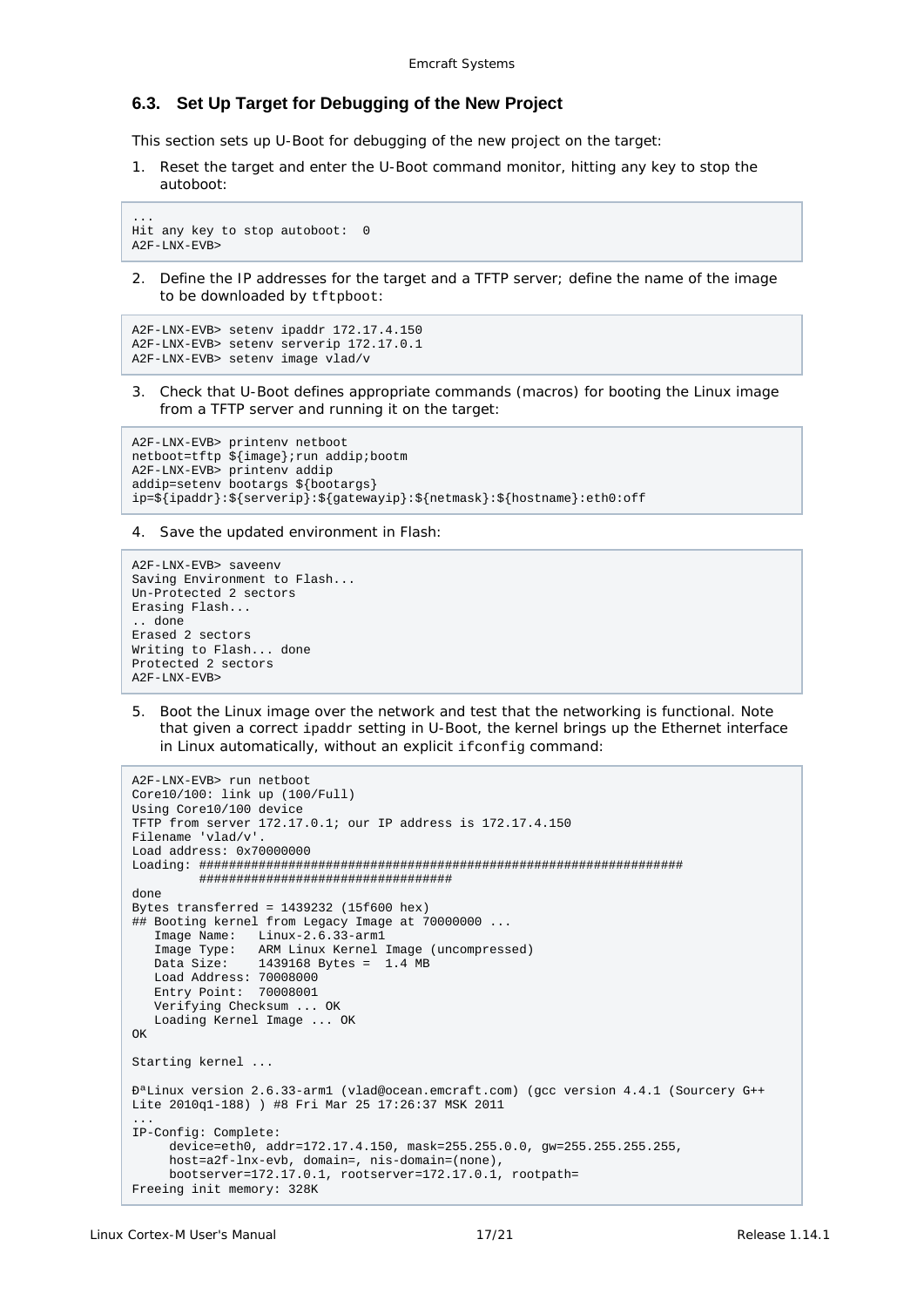```
init started: BusyBox v1.17.0 (2015-06-29 19:58:44 MSK)
\sim # ping 172.17.0.1
PING 172.17.0.1 (172.17.0.1): 56 data bytes
64 bytes from 172.17.0.1: seq=0 ttl=64 time=11.617 ms
64 bytes from 172.17.0.1: seq=1 ttl=64 time=2.016 ms
...
```
#### <span id="page-17-0"></span>**6.4. Update the New Project**

This section updates the new project for the required functionality and validates it on the target:

1. In the new project, update the target start-up script so that it automatically mounts the projects directory from the Linux Cortex-M installation on the development host. This makes all projects immediately available on the target allowing you to edit, build and test your sample applications and loadable device drivers without having to re-Flash or even reboot the target:

```
-bash-3.2$ vi local/rc
#!/bin/sh
mount -t proc proc /proc
mount -t sysfs sysfs /sys
mount -t devpts none /dev/pts
mkdir /mnt
mount -o nolock,rsize=1024 172.17.0.1:/home/vlad/test/linux-cortexm-1.14.1/projects /mnt
ifconfig lo 127.0.0.1
```
2. Build the updated project and copy it to the TFTP server directory:

```
-bash-3.2$ make; cp my_developer.uImage /tftpboot/vlad/v
```
3. Reboot the target, load the updated image over the network and test it:

```
~\sim~ # reboot -f
Restarting system.
...
Hit any key to stop autoboot: 0
A2F-LNX-EVB> run netboot
...
init started: BusyBox v1.17.0 (2015-06-29 19:58:44 MSK)
~\sim~ # mount.
rootfs on / type rootfs (rw)
proc on /proc type proc (rw,relatime)
sysfs on /sys type sysfs (rw,relatime)
none on /dev/pts type devpts (rw,relatime,mode=600,ptmxmode=000)
172.17.0.1:/home/vlad/test/linux-cortexm-1.14.1/projects on /mnt type nfs
(rw,relatime,vers=3,rsize=1024,wsize=32768,namlen=255,hard,nolock,proto=udp,port=65535,t
imeo=7,retrans=3,sec=sys,mountport=65535,mountproto=,addr=172.17.0.1)
\begin{tabular}{ll} $\sim$ \# 1s -lt /mmt$ & $\sim$ \# 19270 \cr drwxr - xr -x & 4 19270 \cr \hline \end{tabular}drwxr-xr-x 4 19270 19270 4096 Mar 25 2011 my_developer
drwxr-xr-x 4 19270 19270 4096 Mar 25 2011 developer
1 19270 19270 19270 19270 19270 19270 19270 19270 19270 19270 19270 19270 19270 19270 19270 19270 19270 19270 19270 19270 19270 19270 19270 19270 19270 19270 19270 19270 19270 19270 19270 19270 19270 19270 19270 19270 1927
drwxr-xr-x 3 19270 19270 4096 Mar 25 2011 hello
drwxr-xr-x 3 19270 19270 4096 Mar 25 2011 networking
\sim #
```
#### <span id="page-17-1"></span>**6.5. Install the New Project to Flash**

This section installs the new project to Flash so that it automatically boots up on the target on any power-up / reset:

1. At the U-Boot prompt, load the Linux image into the target RAM over TFTP and program it to Flash:

```
A2F-LNX-EVB> print image
image=vlad/v
```
...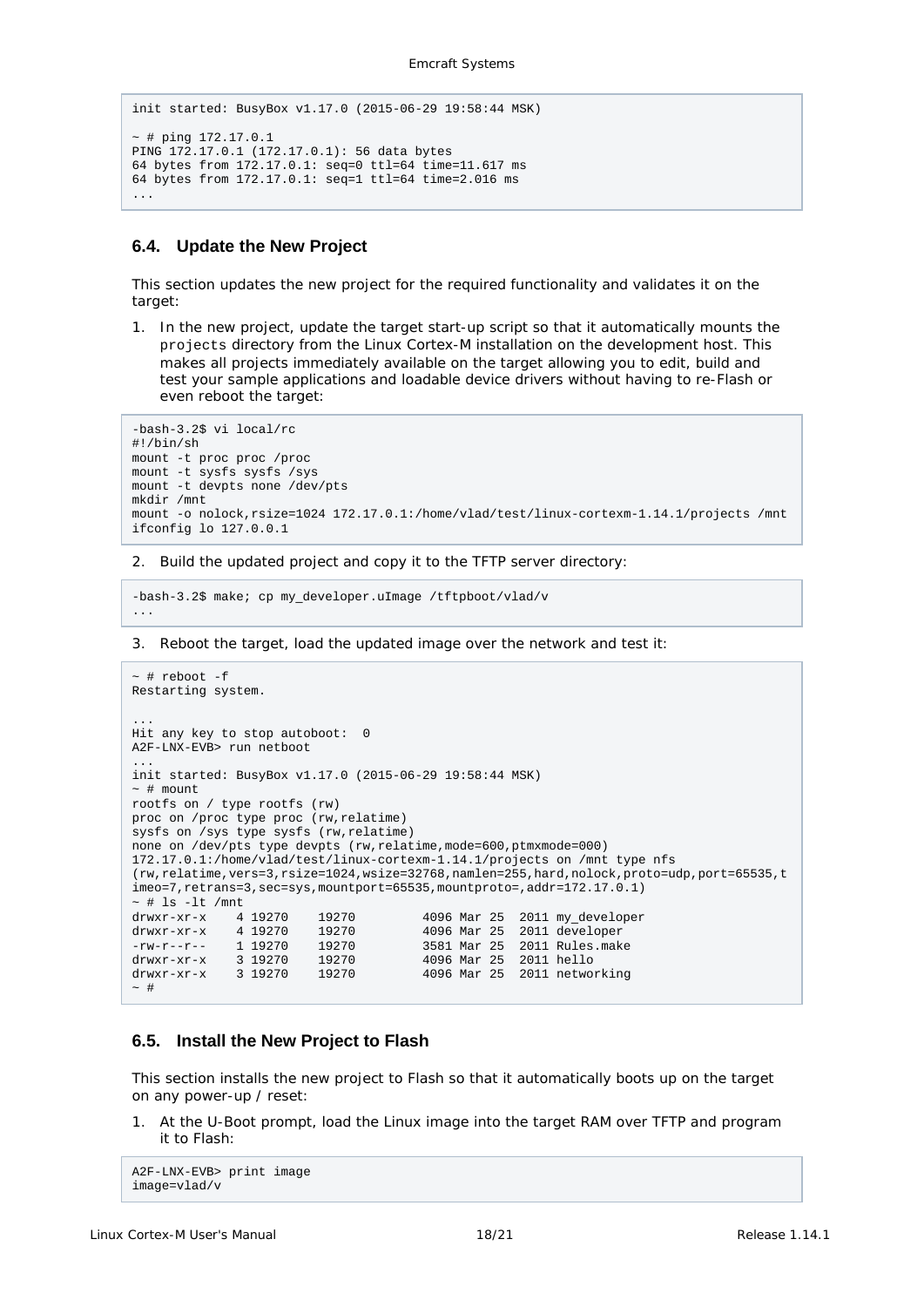```
A2F-LNX-EVB> run update
Core10/100: link up (100/Full)
Using Core10/100 device
TFTP from server 172.17.0.1; our IP address is 172.17.4.150
Filename 'vlad/v'.
Load address: 0x70000000
Loading: #################################################################
          ##################################
done
Bytes transferred = 1439232 (15f600 hex)
Un-Protect Flash Bank # 1
........................................................................................
         ........................................... done
Erased 22 sectors
Copy to Flash... done
A2F-LNX-EVB>
```
2. Reset the board and make sure that the new project boots from Flash in the autoboot mode:

```
A2F-LNX-EVB> reset
resetting ...
...
Hit any key to stop autoboot: 0
## Booting kernel from Legacy Image at 74020000 ...
...
init started: BusyBox v1.17.0 (2015-06-29 19:58:44 MSK)
~\sim # ls -lt /mnt
drwxr-xr-x 4 19270 19270 4096 Jun 29 2015 my_developer
...
\sim #
```
#### <span id="page-18-0"></span>**6.6. Develop a Custom Loadable Device Driver over NFS**

1. Go to the application sub-directory in your project's directory:

```
-bash-3.2$ cd app/
-bash-3.2$ pwd
/home/vlad/test/linux-cortexm-1.14.1/projects/my_developer/app
```
2. The developer project you have cloned your new project off already provides a loadable kernel device driver implemented in sample.c. The device driver allows reading "device data" from a pseudo-device, which keeps its data in a character array defined in sample.c. Let's enhance the device driver to allow changing the "device data" by writing into the character array. Note that, this being a simple example of a development session, the code below assumes that the user-supplied "device-data" does not exceed 1023 bytes.

```
-bash-3.2$ vi sample.c
...
/*
* Device "data"
*/
static char sample_str[1024] = "This is the simplest loadable kernel module\n";
...
/*
 * Device write
*/
static ssize_t sample_write(struct file *filp, const char *buffer,
                          size_t length, loff_t * offset)
{
        int ret = 0; /*
          * Check that the user has supplied a valid buffer
         */
         if (! access_ok(0, buffer, length)) {
                ret = -EINVAL;
         goto Done;
}<br>}<br>}
```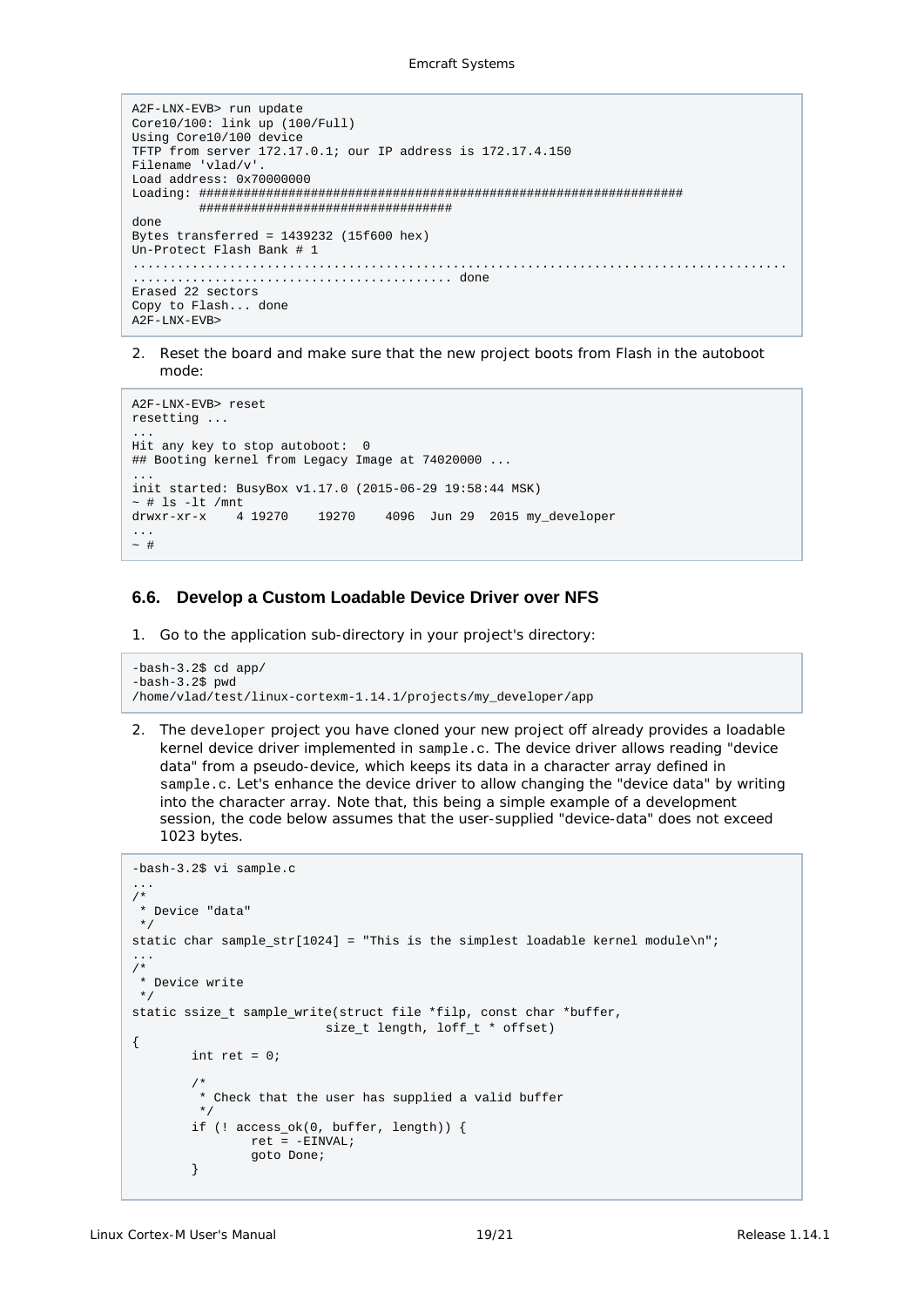```
 /*
         * Write the user-supplied string into the sample "device string".
 */
         strncpy(sample_str, buffer, length);
        sample_str[length] = '\0';
         *offset += length + 1;
         ret = length;
Done:
         d_printk(3, "length=%d\n", length);
         return ret;
}
```
3. Build the updated device driver:

-bash-3.2\$ make

4. On the target, go to the application directory:

/mnt/my\_developer/app # cd /mnt/my\_developer/app/

5. Install the updated device driver:

/mnt/my\_developer/app # insmod sample.ko

6. Test that the read operation returns the content of the built-in "device data":

```
/mnt/my_developer/app # cat /dev/sample
This is the simplest loadable kernel module
```
7. Write into /dev/sample in order to change the "device data" and test the device returns the updated data on a next read:

```
/mnt/my_developer/app # cat > /dev/sample
This is the new content of /dev/sample
\mathtt{\uparrow}\mathtt{D}/mnt/my_developer/app # cat /dev/sample
This is the new content of /dev/sample
```
8. Unload the device driver:

/mnt/my\_developer/app # rmmod sample

9. Iterate to update and test your custom device driver from the NFS-mounted host directory.

#### <span id="page-19-0"></span>**6.7. Develop a Custom User-Space Application over NFS**

1. You are in the application sub-directory in your project's directory:

```
-bash-3.2$ pwd
/home/vlad/test/linux-cortexm-1.14.1/projects/my_developer/app
```
2. The developer project you have cloned your new project off already provides a userspace application implemented in app.c. This is an example so let's add a simple printout to the application code:

```
-bash-3.2$ vi app.c
...
        printf("%s: THIS IS CONTENT OF %s:\n", app_name, dev_name);
 /*
         * Read the sample device byte-by-byte
 */
 while (1) {
...
```